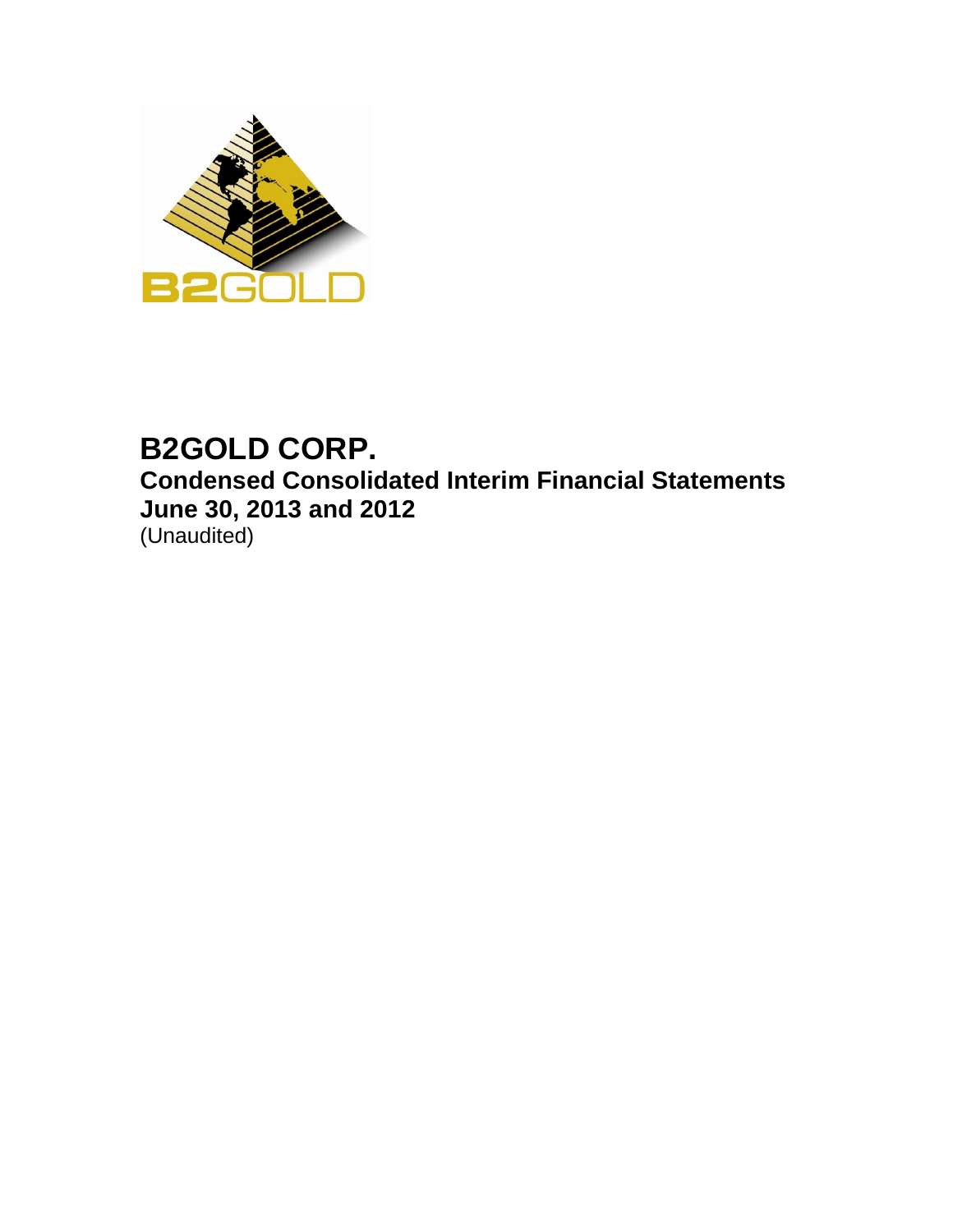## *CONSOLIDATED STATEMENTS OF OPERATIONS*

(Expressed in thousands of United States dollars, except shares and per share amounts) (Unaudited)

|                                                                                                                                                                             |          | For the three<br>months<br>ended<br>June 30, 2013 |          | For the three<br>months<br>ended<br>June 30, 2012 |          | For the six<br>months<br>ended<br><b>June 30, 2013</b> |          | For the six<br>months<br>ended<br>June 30, 2012 |
|-----------------------------------------------------------------------------------------------------------------------------------------------------------------------------|----------|---------------------------------------------------|----------|---------------------------------------------------|----------|--------------------------------------------------------|----------|-------------------------------------------------|
| Gold revenue                                                                                                                                                                | \$       | 122,635                                           | \$       | 57,330                                            | \$       | 277,488                                                | \$       | 121,203                                         |
| Cost of sales                                                                                                                                                               |          |                                                   |          |                                                   |          |                                                        |          |                                                 |
| <b>Production costs</b><br>Depreciation and depletion<br>Royalties and production taxes<br>Inventory fair value adjustments on CGA acquisition<br>(non-cash) (Note 6)       |          | (63, 428)<br>(18,906)<br>(4, 100)<br>(515)        |          | (20, 751)<br>(7, 436)<br>(666)                    |          | (133, 773)<br>(33, 137)<br>(8,039)<br>(32, 869)        |          | (43,087)<br>(14, 054)<br>(3,881)                |
|                                                                                                                                                                             |          |                                                   |          |                                                   |          |                                                        |          |                                                 |
| <b>Total cost of sales</b>                                                                                                                                                  |          | (86, 949)                                         |          | (28, 853)                                         |          | (207, 818)                                             |          | (61, 022)                                       |
| <b>Gross profit</b>                                                                                                                                                         |          | 35,686                                            |          | 28,477                                            |          | 69,670                                                 |          | 60,181                                          |
| Gain on sale of Brucejack royalty (Note 9)<br>General and administrative<br>Share-based payments (Note 13)<br>CGA acquisition costs (Note 6)                                |          | 44,496<br>(10, 509)<br>(6,070)                    |          | (4, 726)<br>(6,939)                               |          | 44,496<br>(17, 289)<br>(8,985)<br>(5,859)              |          | (9,079)<br>(10, 803)                            |
| Foreign exchange gains/(losses)<br>Accretion of mine restoration provisions<br>Other                                                                                        |          | 157<br>(652)<br>(1, 111)                          |          | 112<br>(447)<br>(1,389)                           |          | (1, 433)<br>(1, 355)<br>(2,306)                        |          | 544<br>(893)<br>(1, 717)                        |
| <b>Operating income</b>                                                                                                                                                     |          | 61,997                                            |          | 15,088                                            |          | 76,939                                                 |          | 38,233                                          |
| Write-down of long-term investments (Note 8)<br>Unrealized (loss)/gain on derivative instruments (Note15)<br>Community relations<br>Interest and financing expense<br>Other |          | (14,987)<br>(4,035)<br>(2,599)<br>(428)<br>(720)  |          | 326<br>(1,258)<br>(65)<br>(135)                   |          | (18, 481)<br>(6, 449)<br>(3,297)<br>(775)<br>(1, 439)  |          | 326<br>(2, 159)<br>(65)<br>(33)                 |
| Income before withholding and other taxes                                                                                                                                   |          | 39,228                                            |          | 13,956                                            |          | 46,498                                                 |          | 36,302                                          |
| Current income tax, withholding and other taxes<br>Deferred income tax (Note 9)                                                                                             |          | (3, 128)<br>(3,029)                               |          | 389<br>(2,408)                                    |          | (9,616)<br>(3,748)                                     |          | (4,677)<br>(5, 142)                             |
| Net income for the period                                                                                                                                                   | \$       | 33,071                                            | \$       | 11,937                                            | \$       | 33,134                                                 | \$       | 26,483                                          |
| Attributable to:<br>Shareholders of the Company<br>Non-controlling interests                                                                                                | \$       | 33,071                                            | \$       | 11,937                                            | \$       | 33,134                                                 | \$       | 26,483                                          |
| Net income for the period                                                                                                                                                   | \$       | 33,071                                            | \$       | 11,937                                            | \$       | 33,134                                                 | \$       | 26,483                                          |
| Earnings per share (attributable to shareholders of the<br>Company)<br>Basic<br><b>Diluted</b>                                                                              | \$<br>\$ | 0.05<br>0.05                                      | \$<br>\$ | 0.03<br>0.03                                      | \$<br>\$ | 0.05<br>0.05                                           | \$<br>\$ | 0.07<br>0.07                                    |
| Weighted average number of common shares<br>outstanding (in thousands)<br>Basic<br>Diluted                                                                                  |          | 643,681<br>646,609                                |          | 382,167<br>388,883                                |          | 622,663<br>626,965                                     |          | 380,923<br>388,371                              |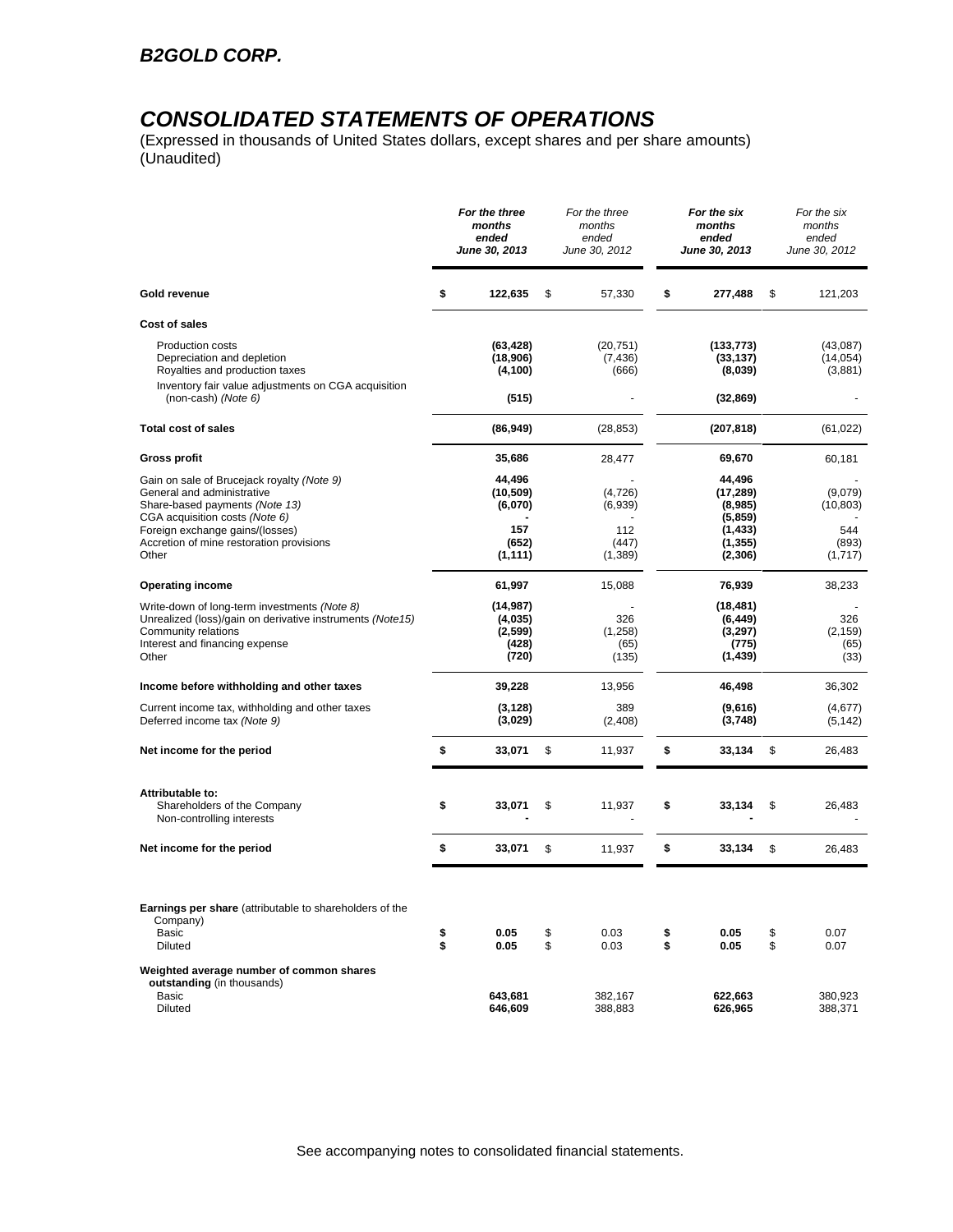## *CONSOLIDATED STATEMENTS OF COMPREHENSIVE INCOME*

(Expressed in thousands of United States dollars) (Unaudited)

|                                                                                                                  | For the three<br>months<br>ended<br>June 30, 2013 | For the three<br>months<br>ended<br>June 30, 2012 | For the six<br>months<br>ended<br>June 30, 2013 |   | For the six<br>months<br>ended<br>June 30, 2012 |
|------------------------------------------------------------------------------------------------------------------|---------------------------------------------------|---------------------------------------------------|-------------------------------------------------|---|-------------------------------------------------|
| Net income for the period                                                                                        | \$<br>33,071                                      | \$<br>11,937                                      | \$<br>33,134                                    | S | 26,483                                          |
| Other comprehensive loss                                                                                         |                                                   |                                                   |                                                 |   |                                                 |
| Items that may be reclassified subsequently to net<br>earnings:<br>- Exchange differences on translating foreign |                                                   |                                                   |                                                 |   |                                                 |
| operations<br>- Unrealized loss on investments (Note 8)<br>Reclassification adjustment for impairment loss on    | (12, 863)                                         | (5,630)<br>(1,964)                                | (22, 014)<br>(3, 138)                           |   | (1,483)<br>(1,964)                              |
| investment to net earnings (Note 8)                                                                              | 3,138                                             |                                                   | 4,545                                           |   |                                                 |
| Other comprehensive loss for the period                                                                          | (9,725)                                           | (7, 594)                                          | (20, 607)                                       |   | (3, 447)                                        |
| Total comprehensive income for the period                                                                        | 23,346                                            | 4,343                                             | 12,527                                          |   | 23,036                                          |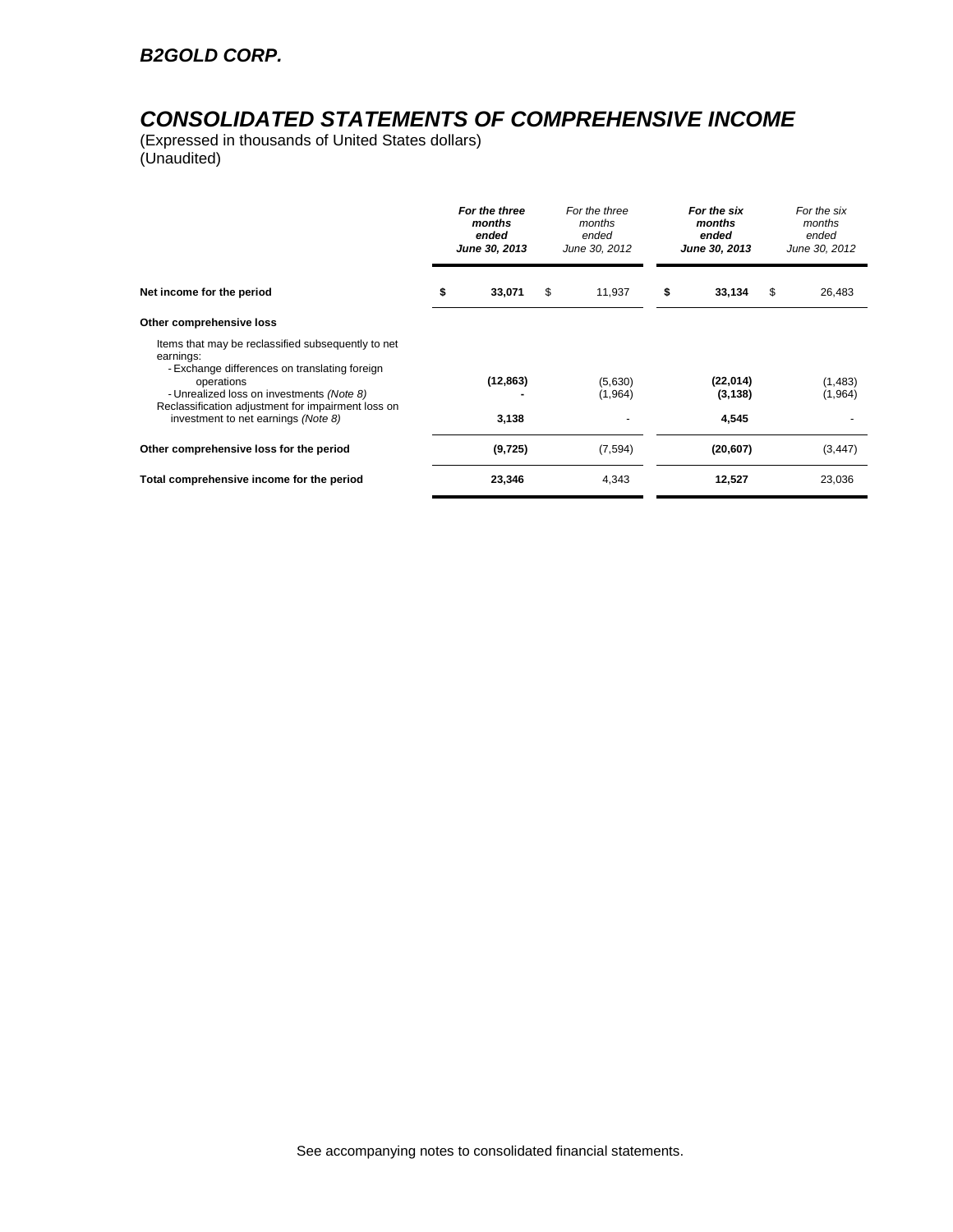# *CONSOLIDATED STATEMENTS OF CASH FLOWS*

(Expressed in thousands of United States dollars) (Unaudited)

|                                                                                                                                                                                                                                                                             | For the three<br>months<br>ended<br>June 30, 2013                  | For the three<br>months<br>ended<br>June 30, 2012 | For the six<br>months<br>ended<br>June 30, 2013                         | For the six<br>months<br>ended<br>June 30, 2012 |
|-----------------------------------------------------------------------------------------------------------------------------------------------------------------------------------------------------------------------------------------------------------------------------|--------------------------------------------------------------------|---------------------------------------------------|-------------------------------------------------------------------------|-------------------------------------------------|
| <b>Operating activities</b>                                                                                                                                                                                                                                                 |                                                                    |                                                   |                                                                         |                                                 |
| Net income for the period<br>Mine restoration provisions settled<br>Non-cash charges (credits)                                                                                                                                                                              | \$<br>33,071<br>(399)                                              | \$<br>11,937<br>(1,253)                           | \$<br>33,134<br>(594)                                                   | \$<br>26,483<br>(2,893)                         |
| Gain on sale of Brucejack royalty (Note 9)<br>Depreciation and depletion<br>Inventory fair value adjustments on CGA                                                                                                                                                         | (44, 496)<br>18,906                                                | 7,436                                             | (44, 496)<br>33,137                                                     | 14,054                                          |
| acquisition (Note 6)<br>Amortization of deferred revenue (Note 14)<br>Write-down of long-term investments (Note 8)                                                                                                                                                          | 515<br>(9, 387)<br>14,987                                          |                                                   | 32,869<br>(18, 782)<br>18,481                                           |                                                 |
| Share-based payments (Note 13)<br>Unrealized loss/(gain) on derivative instruments                                                                                                                                                                                          | 6,070<br>4,035                                                     | 6,939<br>(326)                                    | 8,985<br>6,449                                                          | 10,803<br>(326)                                 |
| Deferred income tax expense<br>Accretion of mine restoration provisions<br>Other                                                                                                                                                                                            | 3,029<br>652<br>4,563                                              | 2,408<br>447<br>203                               | 3,748<br>1,355<br>2,403                                                 | 5,142<br>893<br>701                             |
| Cash provided by operating activities before<br>changes in non-cash working capital                                                                                                                                                                                         | 31,546                                                             | 27,791                                            | 76,689                                                                  | 54,857                                          |
| Changes in non-cash working capital                                                                                                                                                                                                                                         | (7,868)                                                            | (11, 330)                                         | (2,668)                                                                 | (13,089)                                        |
| Cash provided by operating activities after<br>changes in non-cash working capital                                                                                                                                                                                          | 23,678                                                             | 16,461                                            | 74,021                                                                  | 41,768                                          |
| <b>Financing activities</b><br>Revolving credit facilities, net draw downs (Note 11)<br>Masbate project loan repayments (Note 11)<br>Restricted cash (Note 11)<br>Common shares issued for cash (Note 13)                                                                   | 25,000<br>(14, 043)<br>9,000<br>7,255                              | 3,588                                             | 50,000<br>(18, 524)<br>9,000<br>8,554                                   | 7,213                                           |
| Payment of finance lease obligations (Note 11)<br>Financing costs relating to credit facility (Note 11)<br>Interest and commitment fees paid<br>Other                                                                                                                       | (2, 101)<br>(3,779)<br>(865)<br>(150)                              | (9)                                               | (3,864)<br>(3,779)<br>(1, 300)<br>(150)                                 | (64)<br>(9)                                     |
| Cash provided by financing activities                                                                                                                                                                                                                                       | 20,317                                                             | 3,579                                             | 39,937                                                                  | 7,140                                           |
| <b>Investing activities</b><br>Cash acquired on CGA acquisition (Note 6)<br>CGA acquisition costs paid (Note 6)<br>Cash proceeds from sale of Brucejack royalty (Note 9)<br>Otjikoto Mine construction                                                                      | 44,496<br>(35,038)                                                 |                                                   | 56,088<br>(16, 012)<br>44,496<br>(42, 875)                              |                                                 |
| Otjikoto mobile mine equipment<br>Gramalote, prefeasibility and exploration<br>Libertad Mine, development and sustaining capital<br>Libertad Mine, Jabali development<br>Masbate Mine, development and sustaining capital<br>Limon Mine, development and sustaining capital | (22, 893)<br>(17,708)<br>(7, 147)<br>(4,611)<br>(6,617)<br>(3,941) | (5,205)<br>(10, 257)<br>(3, 138)<br>(3,621)       | (22, 893)<br>(32, 545)<br>(12, 105)<br>(8, 127)<br>(10, 813)<br>(7,986) | (8, 844)<br>(17, 365)<br>(4,653)<br>(11, 442)   |
| Masbate Mine, exploration<br>Otjikoto, development and exploration<br>Libertad Mine, exploration<br>Limon Mine, exploration<br>Loan to EVI (Note 9)<br>Purchase of EVI preference shares (Note 9)                                                                           | (1, 482)<br>(2,325)<br>(1,735)<br>(1,577)<br>(6,600)               | (5, 131)<br>(2, 214)<br>(1, 313)                  | (3, 517)<br>(3,968)<br>(2,720)<br>(2, 407)<br>(6,600)                   | (12, 243)<br>(4,674)<br>(2, 438)                |
| Purchase of long-term investments (Note 8)<br>Other                                                                                                                                                                                                                         | (1,838)                                                            | (5,068)<br>(4,503)                                | (6, 458)<br>(3,997)<br>(3,812)                                          | (5,068)<br>(7, 135)                             |
| Cash used by investing activities                                                                                                                                                                                                                                           | (69,016)                                                           | (40, 450)                                         | (86,251)                                                                | (73, 862)                                       |
| Increase (decrease) in cash and cash equivalents                                                                                                                                                                                                                            | (25, 021)                                                          | (20,410)                                          | 27,707                                                                  | (24, 954)                                       |
| Cash and cash equivalents, beginning of period                                                                                                                                                                                                                              | 120,677                                                            | 97,748                                            | 67,949                                                                  | 102,292                                         |
| Cash and cash equivalents, end of period                                                                                                                                                                                                                                    | \$<br>95,656                                                       | \$<br>77,338                                      | \$<br>95,656                                                            | \$<br>77,338                                    |

**Supplementary cash flow information** *(Note 17)*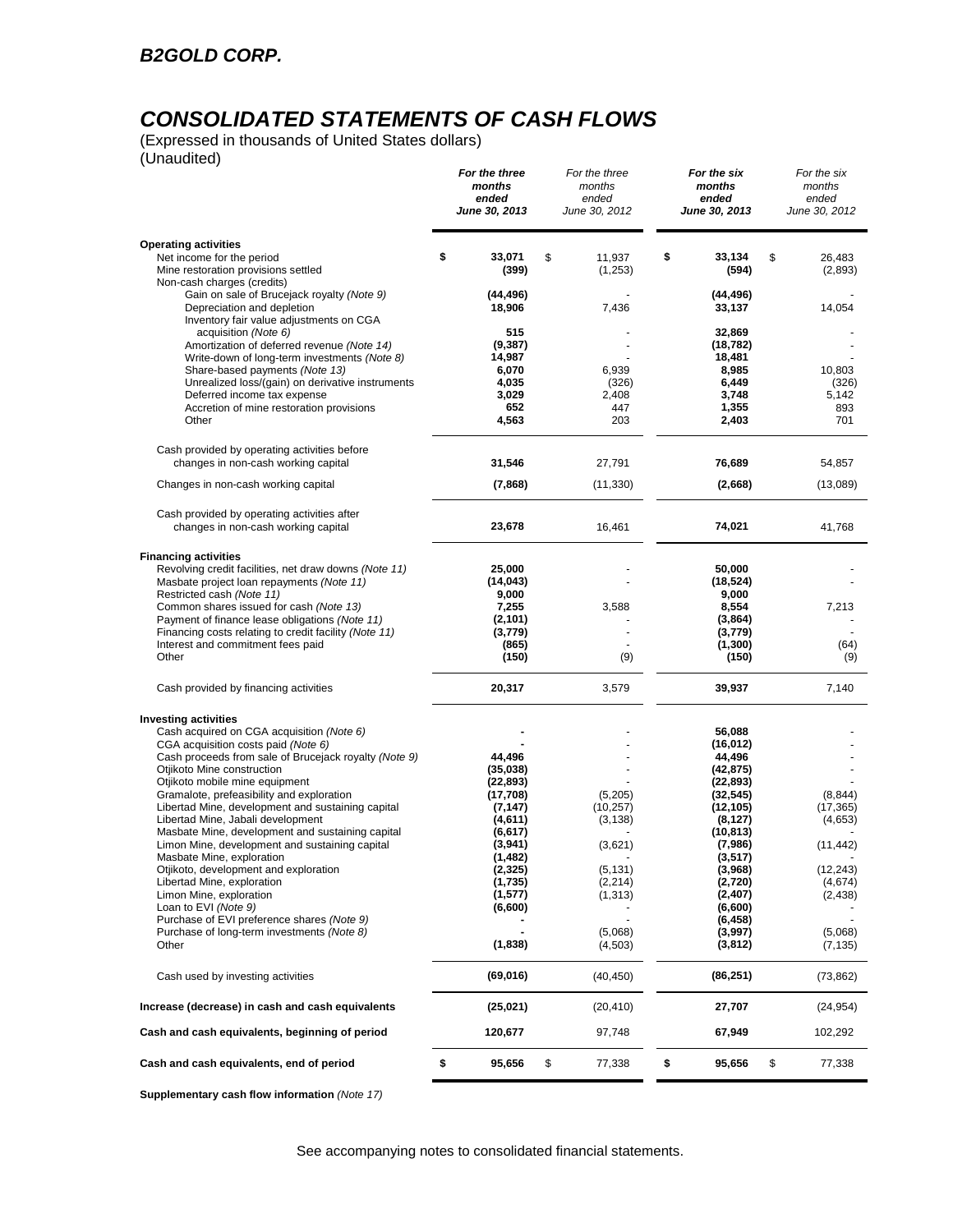## *B2GOLD CORP.*

## *CONSOLIDATED BALANCE SHEETS*

(Expressed in thousands of United States dollars) (Unaudited)

|                                                                                                                                                                                                                                                                                            |          | As at<br><b>June 30,</b><br>2013                           | As at<br>December 31,<br>2012             |
|--------------------------------------------------------------------------------------------------------------------------------------------------------------------------------------------------------------------------------------------------------------------------------------------|----------|------------------------------------------------------------|-------------------------------------------|
| Assets                                                                                                                                                                                                                                                                                     |          |                                                            |                                           |
| Current                                                                                                                                                                                                                                                                                    |          |                                                            |                                           |
| Cash and cash equivalents<br>Accounts receivable and prepaids<br>Value-added and other tax receivables<br>Inventories (Note 7)                                                                                                                                                             |          | \$<br>95,656<br>27,188<br>16,560<br>72,780                 | \$<br>67,949<br>7,695<br>18,737<br>41,608 |
|                                                                                                                                                                                                                                                                                            |          | 212,184                                                    | 135,989                                   |
| Long-term investments (carried at quoted market values) (Note 8)                                                                                                                                                                                                                           |          | 21,622                                                     | 3,661                                     |
| Value-added tax receivables (Note 6)                                                                                                                                                                                                                                                       |          | 41,937                                                     |                                           |
| Mining interests (Note 9 and Note 21 - Schedules)                                                                                                                                                                                                                                          |          | 1,575,449                                                  | 534,724                                   |
| Goodwill (Note 6)                                                                                                                                                                                                                                                                          |          | 137,295                                                    |                                           |
| Other assets (Note 10)                                                                                                                                                                                                                                                                     |          | 37,062                                                     | 2,091                                     |
|                                                                                                                                                                                                                                                                                            |          | \$<br>2,025,549                                            | \$<br>676,465                             |
| <b>Liabilities</b>                                                                                                                                                                                                                                                                         |          |                                                            |                                           |
| <b>Current</b>                                                                                                                                                                                                                                                                             |          |                                                            |                                           |
| Accounts payable and accrued liabilities<br>Deferred revenue (Note 14)<br>Current portion of long-term debt (Note 11)<br>Current taxes payable<br>Current portion of unrealized fair value of derivative instruments (Note 15)<br>Current portion of mine restoration provisions (Note 12) |          | \$<br>47,105<br>18,622<br>9,600<br>6,896<br>4,407<br>4,217 | \$<br>24,223<br>13,797<br>143<br>4,217    |
| Other                                                                                                                                                                                                                                                                                      |          | 425<br>91,272                                              | 1,501<br>43,881                           |
| Unrealized fair value of derivative instruments (Note 15)                                                                                                                                                                                                                                  |          | 2,185                                                      |                                           |
| Long-term debt (Note 11)                                                                                                                                                                                                                                                                   |          | 61,312                                                     |                                           |
| Mine restoration provisions (Note 12)                                                                                                                                                                                                                                                      |          | 50,958                                                     | 27,659                                    |
| Deferred income taxes (Note 6)                                                                                                                                                                                                                                                             |          | 228,187                                                    | 34,148                                    |
| <b>Employee benefits obligation</b>                                                                                                                                                                                                                                                        |          | 5,832                                                      | 4,458                                     |
|                                                                                                                                                                                                                                                                                            |          | 439,746                                                    | 110,146                                   |
| Equity                                                                                                                                                                                                                                                                                     |          |                                                            |                                           |
| Shareholders' equity                                                                                                                                                                                                                                                                       |          |                                                            |                                           |
| Share capital (Note 13)                                                                                                                                                                                                                                                                    |          |                                                            |                                           |
| Issued: 650,871,284 common shares (Dec 31, 2012 - 393,307,942)                                                                                                                                                                                                                             |          | 1,471,707                                                  | 468,550                                   |
| Contributed surplus                                                                                                                                                                                                                                                                        |          | 40,080                                                     | 35,383                                    |
| Accumulated other comprehensive loss                                                                                                                                                                                                                                                       |          | (27, 400)                                                  | (6, 793)                                  |
| Retained earnings                                                                                                                                                                                                                                                                          |          | 95,941                                                     | 62,807                                    |
|                                                                                                                                                                                                                                                                                            |          | 1,580,328                                                  | 559,947                                   |
| Non-controlling interests                                                                                                                                                                                                                                                                  |          | 5,475                                                      | 6,372                                     |
|                                                                                                                                                                                                                                                                                            |          | 1,585,803                                                  | 566,319                                   |
|                                                                                                                                                                                                                                                                                            |          | \$<br>2,025,549                                            | \$<br>676,465                             |
| Acquisition of CGA Mining Limited (Note 6)<br>Subsequent event (Note 9 and 11)                                                                                                                                                                                                             |          |                                                            |                                           |
| "Clive T. Johnson"<br><b>Approved by the Board</b>                                                                                                                                                                                                                                         | Director | "Robert J. Gayton"                                         | Director                                  |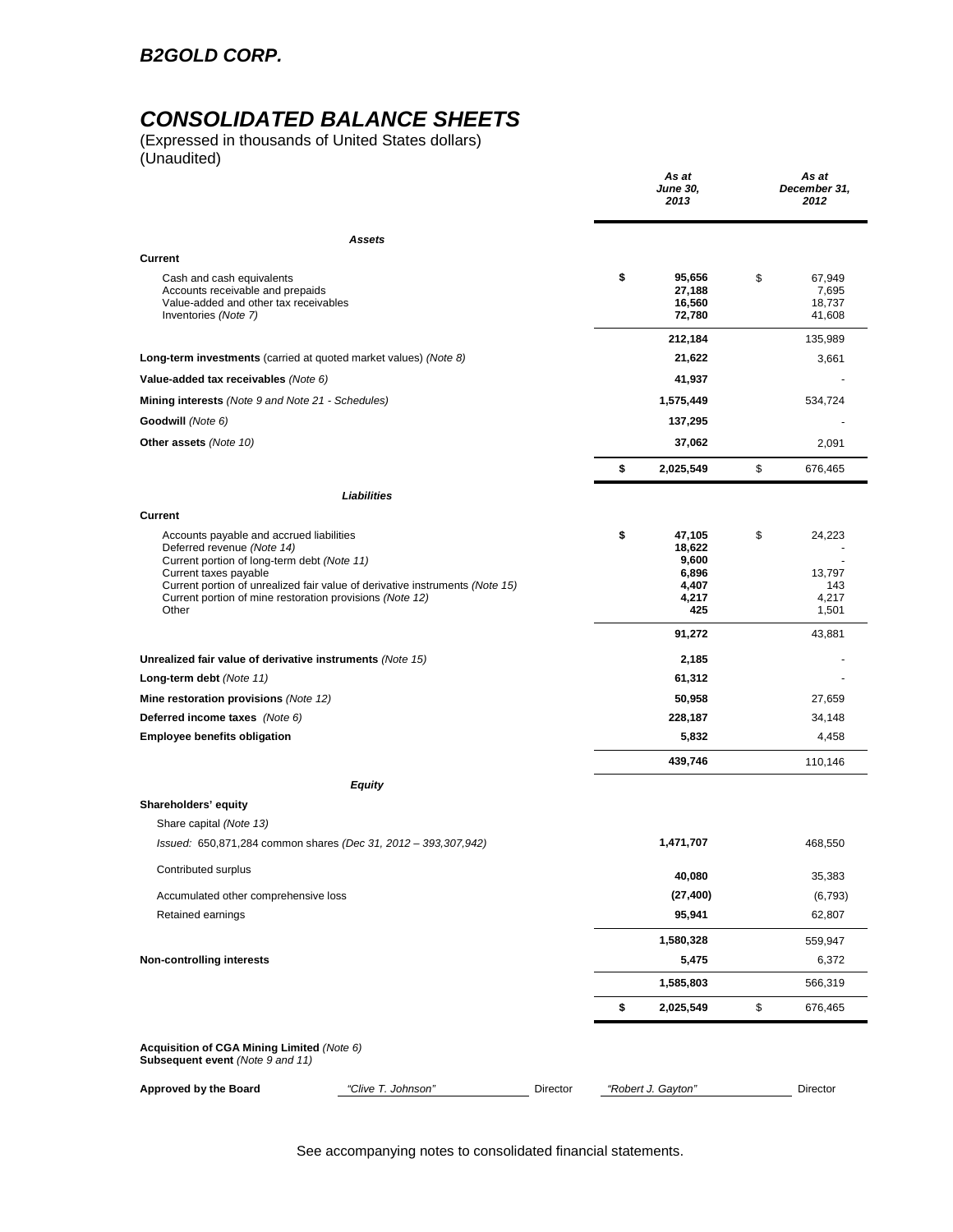# *CONSOLIDATED STATEMENTS OF CHANGES IN EQUITY*

(Expressed in thousands of United States dollars) (Unaudited)

| $\overline{v}$                                                                                                                                                                                                                                                                                                                                                                               |   |                                    |   |                         |                          |        |                                               | 2013                          |                                  |                                   |   |                                                                       |
|----------------------------------------------------------------------------------------------------------------------------------------------------------------------------------------------------------------------------------------------------------------------------------------------------------------------------------------------------------------------------------------------|---|------------------------------------|---|-------------------------|--------------------------|--------|-----------------------------------------------|-------------------------------|----------------------------------|-----------------------------------|---|-----------------------------------------------------------------------|
|                                                                                                                                                                                                                                                                                                                                                                                              |   | Share<br>capital                   |   | Contributed<br>surplus  | <b>Retained earnings</b> |        | Accumulated<br>other<br>comprehensive<br>loss |                               | Non-<br>controlling<br>interests |                                   |   | <b>Total</b><br>equity                                                |
| Balance at December 31, 2012                                                                                                                                                                                                                                                                                                                                                                 |   | 468,550                            |   | 35,383                  | \$                       | 62,807 | \$                                            | (6, 793)                      | s                                | 6,372                             |   | 566,319                                                               |
| January 1, 2013 to June 30, 2013:<br>Net income for the period<br>Shares issued for CGA Mining acquisition<br>Cumulative translation adjustment<br>Reclassify unrealized loss on investment from<br>AOCL to income statement<br>Unrealized loss on investments<br>Shares issued for cash on exercise of stock<br>options<br>Shares issued on vesting of RSU<br>Shares issued to EVI (Note 9) |   | 984,870<br>1,954<br>5,960<br>7,600 |   | (5,960)                 |                          | 33,134 |                                               | (22,014)<br>4,545<br>(3, 138) |                                  | (897)<br>$\overline{\phantom{a}}$ |   | 33,134<br>984,870<br>(22, 911)<br>4,545<br>(3, 138)<br>1,954<br>7,600 |
| Share-based payments - expensed<br>Share-based payments - capitalized to mining<br>interests<br>Tax benefit related to share issue costs (Note 9)<br>Transfer to share capital the fair value assigned<br>to stock options from contributed surplus                                                                                                                                          |   | 1,972<br>801                       |   | 8,985<br>2,473<br>(801) |                          |        |                                               |                               |                                  |                                   |   | 8,985<br>2,473<br>1,972                                               |
| Balance at June 30, 2013                                                                                                                                                                                                                                                                                                                                                                     | s | 1,471,707                          | S | 40,080                  | \$                       | 95,941 | S                                             | (27, 400)                     | \$                               | 5,475                             | S | 1,585,803                                                             |

|                                                                                                                                                                                                                                                                                                                                                                                                                                                                                           |                     |                        |                          | 2012 |                                               |                                  |                                                       |
|-------------------------------------------------------------------------------------------------------------------------------------------------------------------------------------------------------------------------------------------------------------------------------------------------------------------------------------------------------------------------------------------------------------------------------------------------------------------------------------------|---------------------|------------------------|--------------------------|------|-----------------------------------------------|----------------------------------|-------------------------------------------------------|
|                                                                                                                                                                                                                                                                                                                                                                                                                                                                                           | Share<br>capital    | Contributed<br>surplus | <b>Retained earnings</b> |      | Accumulated<br>other<br>comprehensive<br>loss | Non-<br>controlling<br>interests | Total<br>equity                                       |
| Balance at December 31, 2011                                                                                                                                                                                                                                                                                                                                                                                                                                                              | \$<br>435,048       | \$<br>22.712           | \$<br>13.631             | \$   |                                               | \$<br>3,943                      | \$<br>475,334                                         |
| January 1, 2012 to June 30, 2012:<br>Net income for the period<br>Cumulative translation adjustment<br>Unrealized loss on investment<br>Shares issued for cash:<br>Exercise of stock options<br>Exercise of warrants<br>Incentive Plan<br>Shares issued on vesting of RSU<br>Share-based payments - expensed<br>Share-based payments - capitalized to<br>mining interests<br>Transfer to share capital the fair value assigned<br>to stock options & warrants from contributed<br>surplus | 3,746               |                        | 26,483                   |      | (1,483)<br>(1,964)                            | (48)                             | 26,483<br>(1,531)<br>(1,964)<br>3,746                 |
|                                                                                                                                                                                                                                                                                                                                                                                                                                                                                           | 3,458<br>9<br>2,902 | (2,902)<br>10,803      |                          |      |                                               |                                  | 3,458<br>9<br>10,803                                  |
|                                                                                                                                                                                                                                                                                                                                                                                                                                                                                           | 4,492               | 2.459<br>(4, 492)      |                          |      |                                               |                                  | 2.459                                                 |
| Balance at June 30, 2012                                                                                                                                                                                                                                                                                                                                                                                                                                                                  | \$<br>449.655       | \$<br>28.580           | \$<br>40.114             | \$   | (3, 447)                                      | \$<br>3.895                      | \$<br>518.797                                         |
| July 1, 2012 to December 31, 2012:<br>Net income for the period<br>Cumulative translation adjustment<br>Funding of non-controlling interests<br>Unrealized loss on investment<br>Shares issued for cash on exercise of stock<br>options<br>Shares issued for Trebol & Pavon<br>Share based payments - expensed                                                                                                                                                                            | 1.404<br>16,814     | 5,832                  | 25,424<br>(2,731)        |      | (3,903)<br>557                                | (254)<br>2,731                   | 25.424<br>(4, 157)<br>557<br>1.404<br>16,814<br>5.832 |
| Share based payments - capitalized to mining<br>interests<br>Transfer to share capital the fair value assigned<br>to stock options & warrants from contributed<br>surplus                                                                                                                                                                                                                                                                                                                 | 677                 | 1,648<br>(677)         |                          |      |                                               |                                  | 1.648                                                 |
| Balance at December 31, 2012                                                                                                                                                                                                                                                                                                                                                                                                                                                              | \$<br>468.550       | \$<br>35.383           | \$<br>62.807             | \$   | (6,793)                                       | \$<br>6.372                      | \$<br>566.319                                         |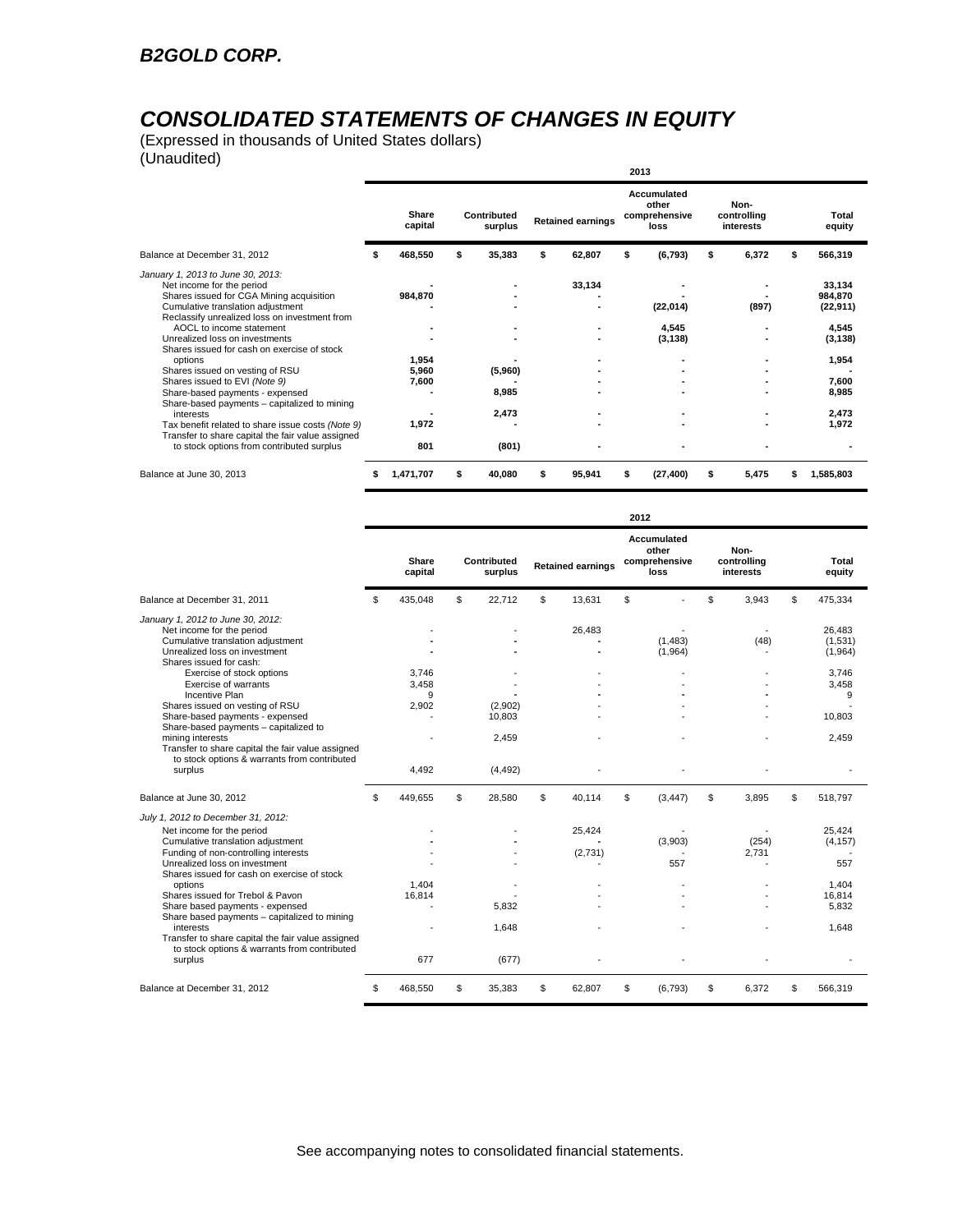### *June 30, 2013*

(All tabular amounts are in thousands of United States dollars unless otherwise stated) (Unaudited)

### *1 Nature of operations*

B2Gold Corp. ("B2Gold" or the "Company") is a Vancouver-based gold producer with three operating mines (two in Nicaragua and one in the Philippines) and a portfolio of development and exploration assets in Namibia , Nicaragua, Colombia, and Uruguay. The Company acquired control of CGA Mining Limited ("CGA") on January 16, 2013, including its producing mine, the Masbate Mine, in the Philippines (Note 6).

The Company operates the Libertad Mine and the Limon Mine in Nicaragua and, commencing on January 16, 2013, the Masbate Mine in the Philippines. The Company has a 90% interest in the Otjikoto gold project in Namibia (Note 9), a 49% interest in the Gramalote property in Colombia, a 51% interest in the Primavera project in Nicaragua (Note 9), an 80% interest in the Cebollati property in Uruguay, and an interest in the Quebradona property in Colombia. The Company owns the Trebol and Pavon properties in Nicaragua and the Bellavista property in Costa Rica. The Company also has a 51% interest in a joint venture in Nicaragua with Calibre Mining Corp. ("Calibre"), with an option to acquire an additional 19% interest, and a 60% interest in two joint ventures in Nicaragua with Radius Gold Inc. ("Radius").

On June 4, 2013, the Company announced that its common shares had been approved to list on the NYSE MKT LLC ("NYSE MKT") and subsequently began trading under symbol "BTG" on June 6, 2013. The Company's shares will continue to be listed on the Toronto Stock Exchange under symbol "BTO" and on the Namibian Stock Exchange under the symbol "B2G". The Company withdrew its shares from listing on the OTCQX concurrent with listing its shares on the NYSE MKT.

B2Gold's head office is located at Suite 3100, Three Bentall Centre, 595 Burrard Street, Vancouver, British Columbia, V7X 1J1.

### *2 Basis of preparation*

These condensed interim consolidated financial statements have been prepared in accordance with International Financial Reporting Standards ("IFRS") as issued by the International Accounting Standards Board ("IASB") applicable to the preparation of interim financial statements, including IAS 34, Interim Financial Reporting. These condensed interim consolidated financial statements should be read in conjunction with the audited consolidated financial statements for the year ended December 31, 2012, which have been prepared in accordance with IFRS as issued by the IASB.

These condensed consolidated interim financial statements were authorized for issue by the Board of Directors on August 12, 2013.

These interim consolidated financial statements follow the same accounting policies and methods of application as the most recent audited consolidated financial statements of the Company, with the exception to the changes in accounting policies as described in Notes 3 and 4 below.

### *3 Changes in accounting policies*

The Company has adopted the following policy in 2013, in conjunction with the acquisition of CGA:

### *Financial instruments*

#### *Lease liabilities*

Lease liabilities are interest bearing and are initially measured at fair value, subsequently recorded at amortized cost. Lease liabilities are designated as financial liabilities.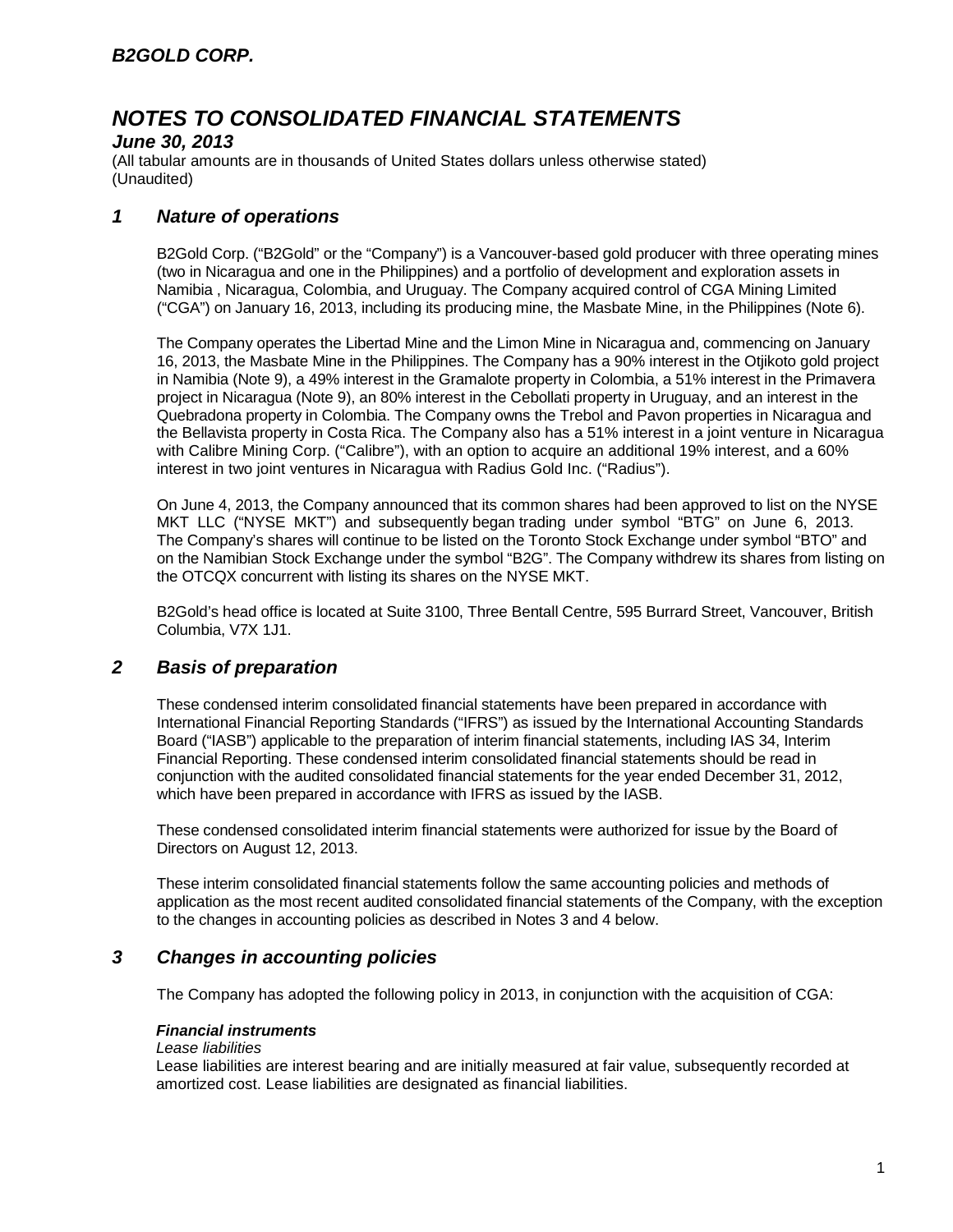### *June 30, 2013*

(All tabular amounts are in thousands of United States dollars unless otherwise stated) (Unaudited)

#### *Leases*

The determination of whether an arrangement is, or contains, a lease is based on the substance of the arrangement at inception date. It requires consideration as to whether the fulfilment of the arrangement is dependent on the use of a specific asset or assets or the arrangement conveys a right to use the asset.

A reassessment is made after inception of the lease only if one of the following applies:

- (a) There is a change in contractual terms, other than a renewal or extension of the arrangement
- (b) A renewal option is exercised or extension granted, unless the term of the renewal or extension was initially included in the lease term;
- (c) There is a change in the determination of whether fulfilment is dependent on a specified asset; or
- (d) There is a substantial change to the asset.

Where a reassessment is made, lease accounting shall commence or cease from the date when the change in circumstances gave rise to the reassessment for scenarios (a), (c) or (d) and at the date of the renewal or extension period for scenario (b).

#### *Company as a lessee*

Finance leases, which transfer to the Company substantially all the risks and rewards incidental to ownership of the leased item, are capitalized at the inception of the lease at the fair value of the leased asset or, if lower, at the present value of the minimum lease payments. Lease payments are apportioned between finance charges and the reduction of the lease liability so as to achieve a constant periodic rate of interest on the remaining balance of the liability. Finance charges are recognized in the statements of operations.

Capitalized leased assets are depreciated over the shorter of the estimated useful life of the asset and the lease term, if there is no reasonable certainty that the Company will obtain ownership by the end of the lease term.

A lease is classified as an operating lease if it does not transfer substantially all of the risks and rewards incidental to ownership.

Operating lease payments are recognized as an expense in the statement of operations on a straight line basis over the lease term.

### *4 New accounting policies effective January 1, 2013*

#### *Consolidated Financial Statements – IFRS 10*

This standard establishes control as the basis for an investor to consolidate its investee; it defines control as an investor's power over the investee with exposure, or rights, to variable returns from the investee and the ability to affect the investor's return through its power over the investee. At January 1, 2013, the Company adopted this standard and there was no impact on its comparative unaudited condensed interim consolidated financial statements.

#### *Joint Arrangements – IFRS 11*

This standard replaces the guidance in IAS 31 Interests in Joint Ventures. Under IFRS 11, joint arrangements are classified as either joint operations (the Company presently does not have any joint operations) or joint ventures. Joint venture entities are now accounted for using the equity method.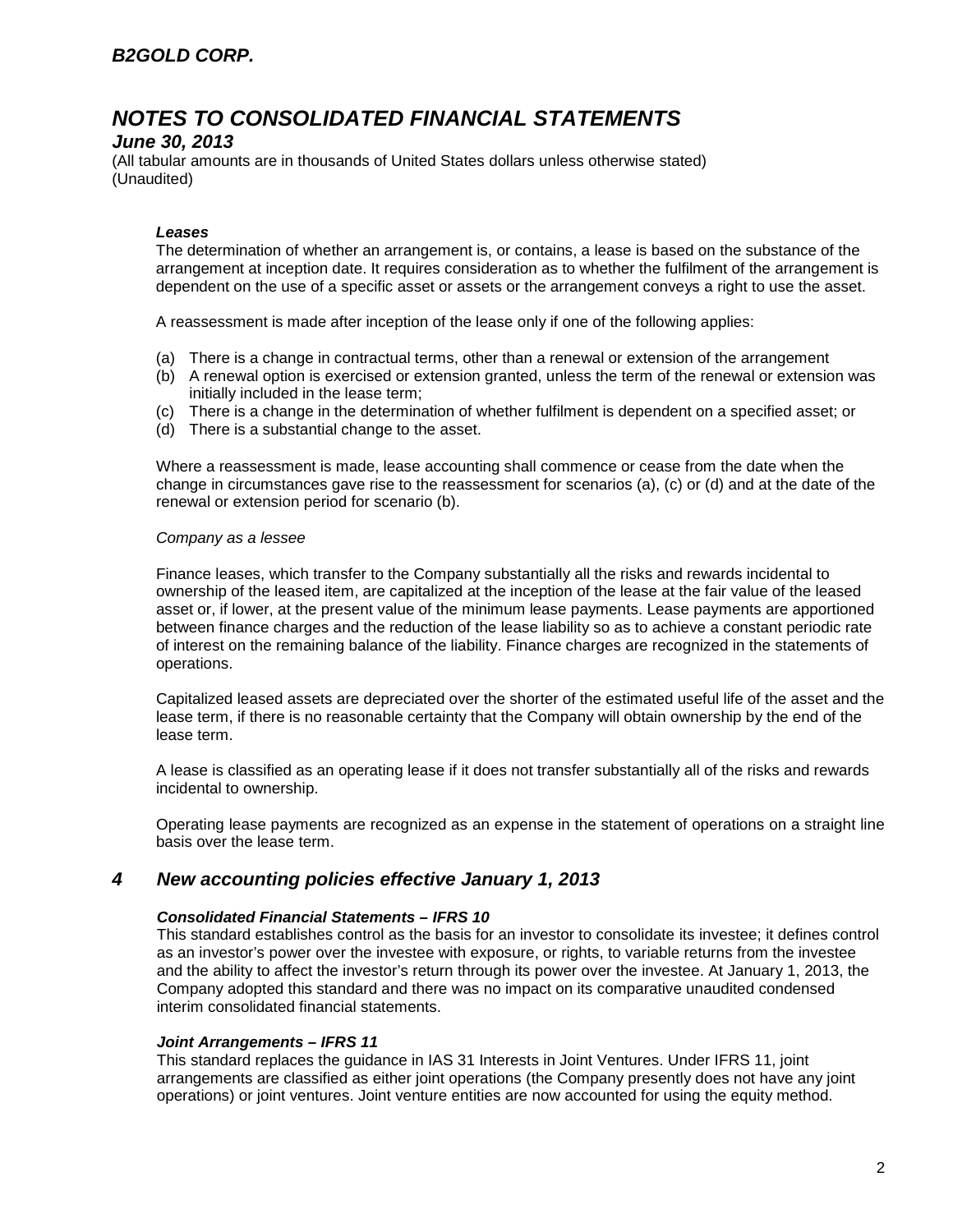## *B2GOLD CORP.*

## *NOTES TO CONSOLIDATED FINANCIAL STATEMENTS*

### *June 30, 2013*

(All tabular amounts are in thousands of United States dollars unless otherwise stated) (Unaudited)

Upon application of IFRS 11, entities which had previously accounted for joint ventures using proportionate consolidation shall present the proportionately consolidated net asset value as a single investment balance at the beginning of the earliest period presented. The investment's opening balance is tested for impairment in accordance with IAS 28 and IAS 36 "Impairment of Assets".

Any impairment losses are recognized as an adjustment to opening retained earnings at the beginning of the earliest period presented. At January 1, 2013, the Company adopted this standard and there was no impact on its unaudited condensed interim consolidated financial statements.

#### *Disclosure of Interests in Other Entities – IFRS 12*

This IFRS shall be applied by companies with an interest in subsidiaries, joint arrangements, associates or unconsolidated structured entities. The application of this standard intends to enable users of the financial statements to evaluate the nature of and risks associated with a Company's interests in other entities, and the effects of those interests on its financial position, financial performance and cash flows. Companies will be required to disclose information about significant judgments and assumptions made in determining the control of another entity, the joint control of an arrangement or significant influence over another entity and the type of joint arrangement when the arrangement has been structured through a separate vehicle. This standard is effective for years beginning on or after January 1, 2013. At January 1, 2013, the Company adopted this standard and there was no impact on its unaudited condensed interim consolidated financial statements.

#### *Fair value measurement – IFRS 13*

This IFRS aims to improve consistency and reduce complexity by providing a precise definition of fair value and a single source of fair value measurement and disclosure requirements for use across IFRS. The requirements do not extend the use of fair value accounting but provide guidance on how it should be applied where its use is already required or permitted by other standards within IFRS. This standard is effective for years beginning on or after January 1, 2013. At January 1, 2013, the Company adopted this standard and the required interim disclosures are included in Note 16 of these unaudited condensed interim consolidated financial statements.

#### *Stripping Costs in the Production Phase of a Surface Mine – IFRIC 20*

This interpretation applies to waste removal costs that are incurred in open pit mining activity during the production phase of the mine. Recognition of a stripping activity asset requires the asset to be related to an identifiable component of the ore body. Stripping costs that relate to inventory produced should be accounted for as a current production cost in accordance with IAS 2, "Inventories". Stripping costs that generate a benefit of improved access and meet the definition of an asset should be accounted for as an addition to an existing asset. Existing stripping costs on the balance sheet at transition that do not relate to a specific ore body should be written off to opening retained earnings. The stripping activity asset shall be depreciated on a systematic basis, over the expected useful life of the identified component of the ore body that becomes more accessible as a result of the stripping activity. This interpretation is effective for years beginning on or after January 1, 2013. At January 1, 2013, the Company adopted this standard and there was no impact on its unaudited condensed interim consolidated financial statements.

### *5 Changes in accounting standards not yet effective*

#### *Financial Instruments: Classification and Measurement – IFRS 9*

This is the first part of a new standard on classification and measurement of financial assets that will replace IAS 39, "Financial Instruments: Recognition and Measurement". IFRS 9 has two measurement categories: amortized cost and fair value. All equity instruments are measured at fair value. A debt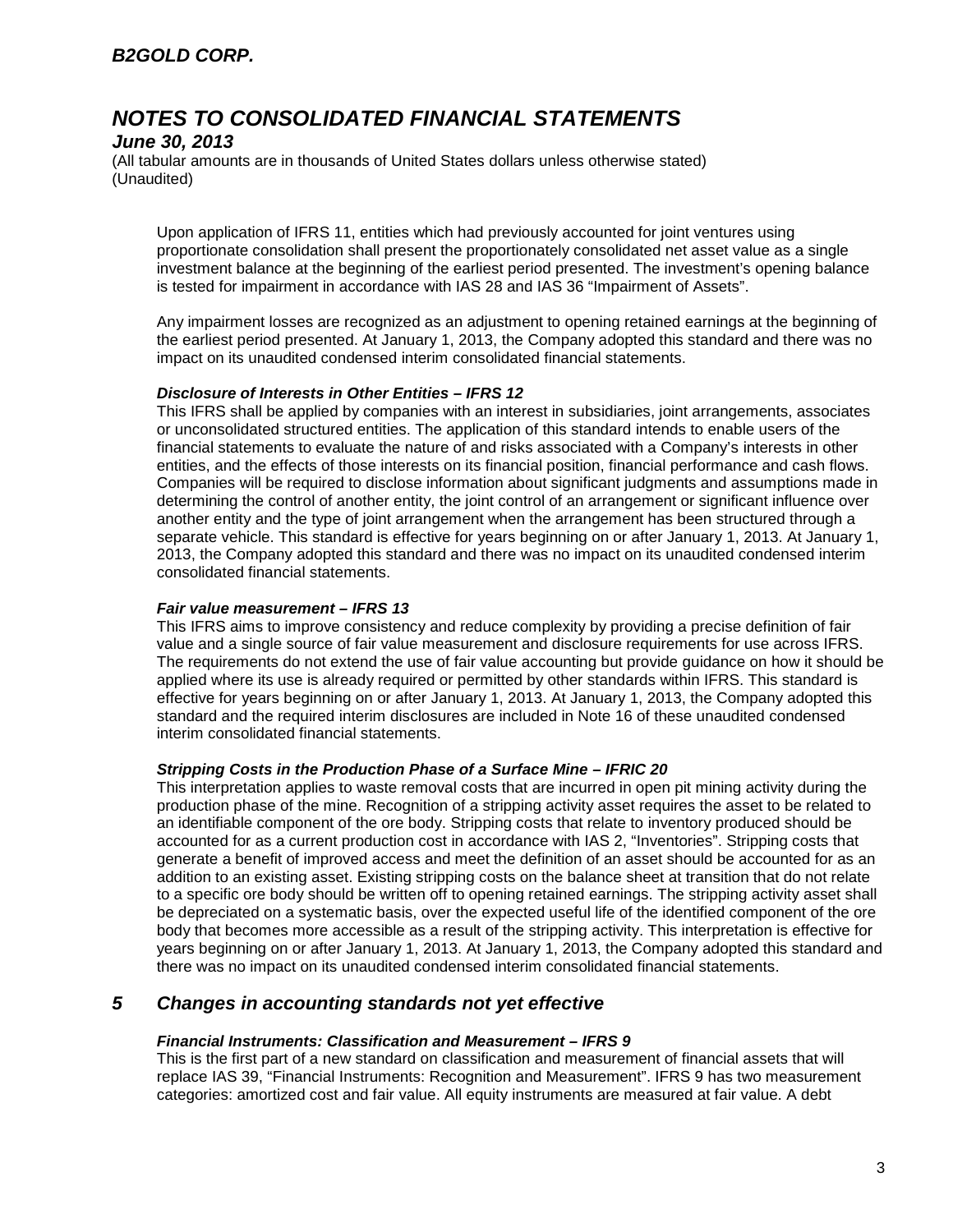### *June 30, 2013*

(All tabular amounts are in thousands of United States dollars unless otherwise stated) (Unaudited)

instrument is recorded at amortized cost only if the entity is holding it to collect contractual cash flows and the cash flows represent principal and interest. Otherwise it is measured at fair value with changes in fair value through profit or loss. In addition, this new standard has been updated to include guidance on financial liabilities and derecognition of financial instruments. This standard is effective for years beginning on or after January 1, 2015. The extent of the impact of adoption of IFRS 9 has not yet been determined.

### *6 Acquisition of CGA Mining Limited*

On January 31, 2013, the Company and CGA announced that they had completed the combination of the two companies (the "Merger") by way of a court-approved scheme of arrangement (the "Scheme of Arrangement") and the merger implementation agreement dated September 18, 2012 between the Company and CGA (the "Merger Implementation Agreement"). Under the terms of the Merger, the Company acquired all of the issued and outstanding ordinary shares of CGA based on an exchange ratio of 0.74 of a common share of B2Gold for each CGA ordinary share. In addition, all of the outstanding stock options of CGA were cancelled and the former holders thereof received that number of B2Gold shares that corresponded to the value of the "in-the-money" portion of their CGA options. Upon closing of the Merger, CGA became a wholly-owned subsidiary of B2Gold.

As a result, B2Gold issued an aggregate of 250,039,641 common shares to the former CGA shareholders, representing approximately 39% of B2Gold's common shares issued and outstanding upon closing the Merger. An additional 1,933,557 common shares of B2Gold were issued to former CGA option holders upon cancellation of their stock options. As at January 31, 2013, following completion of the Merger, there were approximately 645,382,471 issued and outstanding common shares of B2Gold.

The business combination was accounted for using the acquisition method, with B2Gold as the acquirer of CGA. For accounting purposes, the Acquisition Date was determined to be January 16, 2013, the date at which the Company obtained control of CGA. The primary asset acquired was CGA's Masbate Mine located in the Philippines.

The cost of the acquisition was approximately \$985 million, being the fair value of B2Gold shares issued, based on the issuance of 251,973,198 B2Gold shares at Cdn.\$3.85 per share (the opening share price on the TSX on January 16, 2013) and a foreign exchange rate of Cdn.\$0.985 to \$1.

B2Gold's acquisition related costs of \$5.9 million have been charged to acquisition costs in the unaudited condensed consolidated statement of operations for the six months ended June 30, 2013.

These consolidated financial statements include CGA's results commencing from January 16, 2013. The revenue included in the consolidated statement of operations since January 16, 2013 contributed by CGA was \$63.1 million and \$149.6 million, respectively, for the three and six months ended June 30, 2013. Had CGA been consolidated from the start of January 1, 2013, the consolidated statement of operations would include additional revenue of \$nil (no gold sales were made by CGA from January 1, 2013 to January 15, 2013).

The following table sets forth a preliminary allocation of the purchase price to assets and liabilities acquired, based on preliminary estimates of fair value. This is a preliminary purchase price allocation and therefore subject to adjustment over the course of 2013 on completion of the valuation process and analysis of resulting tax effects.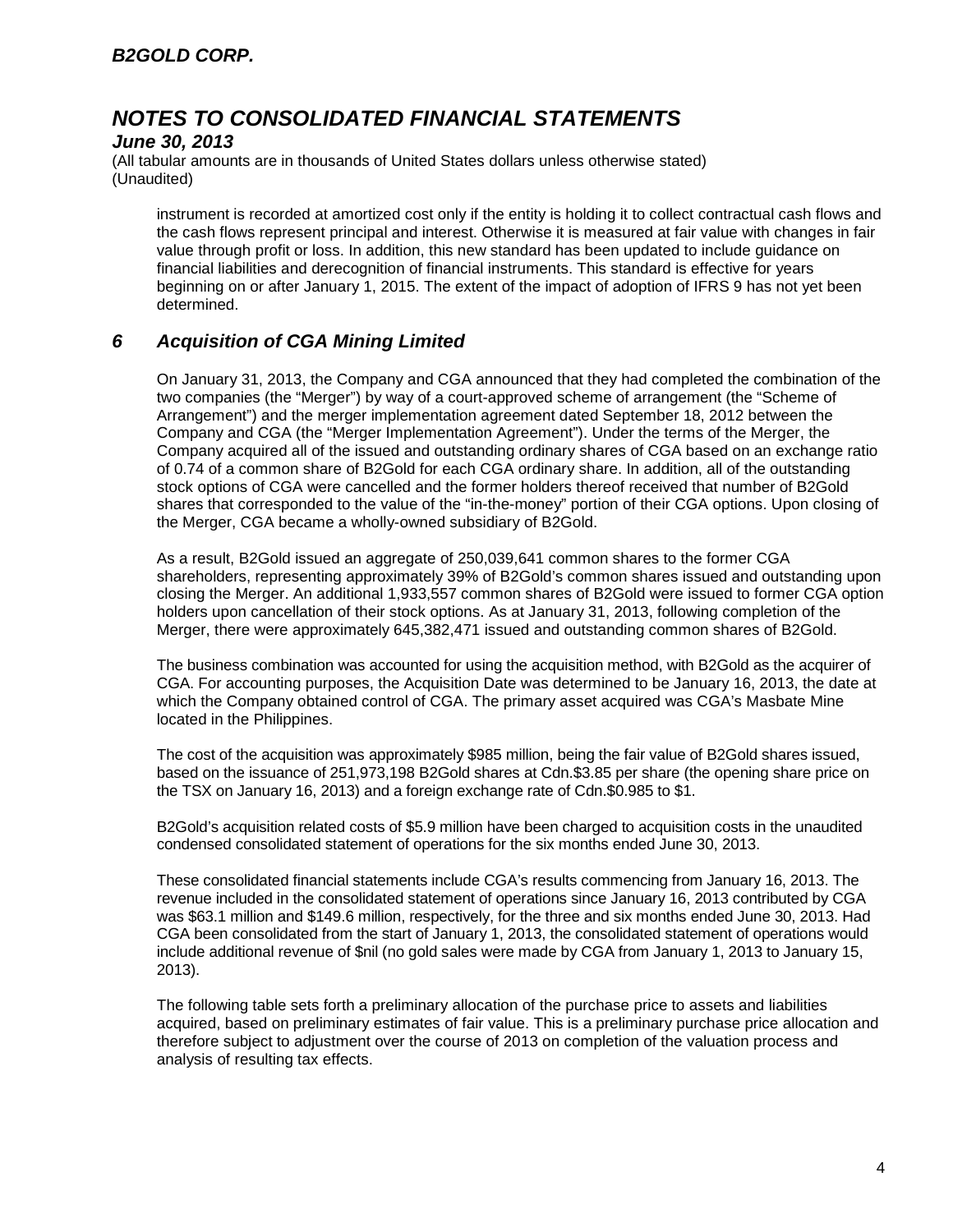### *June 30, 2013*

(All tabular amounts are in thousands of United States dollars unless otherwise stated) (Unaudited)

|                                                                            | \$         |
|----------------------------------------------------------------------------|------------|
| Preliminary purchase price allocation:                                     |            |
| Cash and cash equivalents                                                  | 56,088     |
| Restricted cash                                                            | 9,000      |
| Accounts receivable and prepaids                                           | 11,368     |
| Inventories                                                                |            |
| - Product inventory                                                        | 55,036     |
| Ore stockpile inventory, current portion                                   | 6,955      |
| Supplies inventory<br>-                                                    | 11,677     |
| Note receivable from RTG Mining Inc.                                       | 2,560      |
| Mining interests                                                           |            |
| - Masbate Mine                                                             | 526,280    |
| Masbate undeveloped mineral interest                                       | 389,673    |
| - Pajo exploration property                                                | 15,128     |
| Long-term Investments                                                      |            |
| - St. Augustine Gold & Copper Limited                                      | 20,193     |
| - Sierra Mining Limited                                                    | 6,038      |
| - RTG Mining Inc.                                                          | 4,806      |
| Value-added tax receivables, long-term                                     | 37,731     |
| Other long-term assets                                                     |            |
| - Ore stockpile inventory                                                  | 22,800     |
| - Other                                                                    | 150        |
| Accounts payable and accrued liabilities                                   | (31, 982)  |
| Current tax payable                                                        | (1,674)    |
| Masbate project loan facility                                              | (18, 524)  |
| Deferred revenue - fair value of gold contracts (Note 14)                  | (37, 404)  |
| Finance lease obligations, including current portion                       | (25, 228)  |
| Mine restoration provisions, including current portion                     | (20, 261)  |
| Deferred income taxes                                                      | (192, 263) |
| Other long-term liabilities                                                | (572)      |
| Goodwill                                                                   | 137,295    |
| Purchase price - 251,973,198 common shares of B2Gold issued on acquisition | 984,870    |
|                                                                            |            |

Included in CGA's accounts payable and accrued liabilities on January 16, 2013 was \$10.1 million for CGA's transaction costs relating to the business combination, all paid subsequently in the first quarter of 2013.

The Masbate Mine's gold bullion inventory and current portion of ore stockpile inventory were increased by \$32.9 million to reflect their fair values on acquisition, of which \$32.4 million and \$0.5 million was expensed and included in cost of sales in the first and second quarter of 2013, respectively.

Goodwill of \$137.3 million resulting from the acquisition arises fully on the recognition of deferred income tax liabilities on the transaction. None of the goodwill is deductible for tax purposes.

The value of approximately \$390 million assigned to undeveloped mineral interest at the Masbate Mine was attributable to (i) mineralized material within mineral resources that management believes can be brought into production and (ii) exploration potential for deposits the Company has the legal right to access, and based on interpretation of information and results, including geological data, that were available at the acquisition date. Amounts assigned to undeveloped mineral interest are not expensed (or depreciated) until the undeveloped mineral interest either becomes associated with additional proven and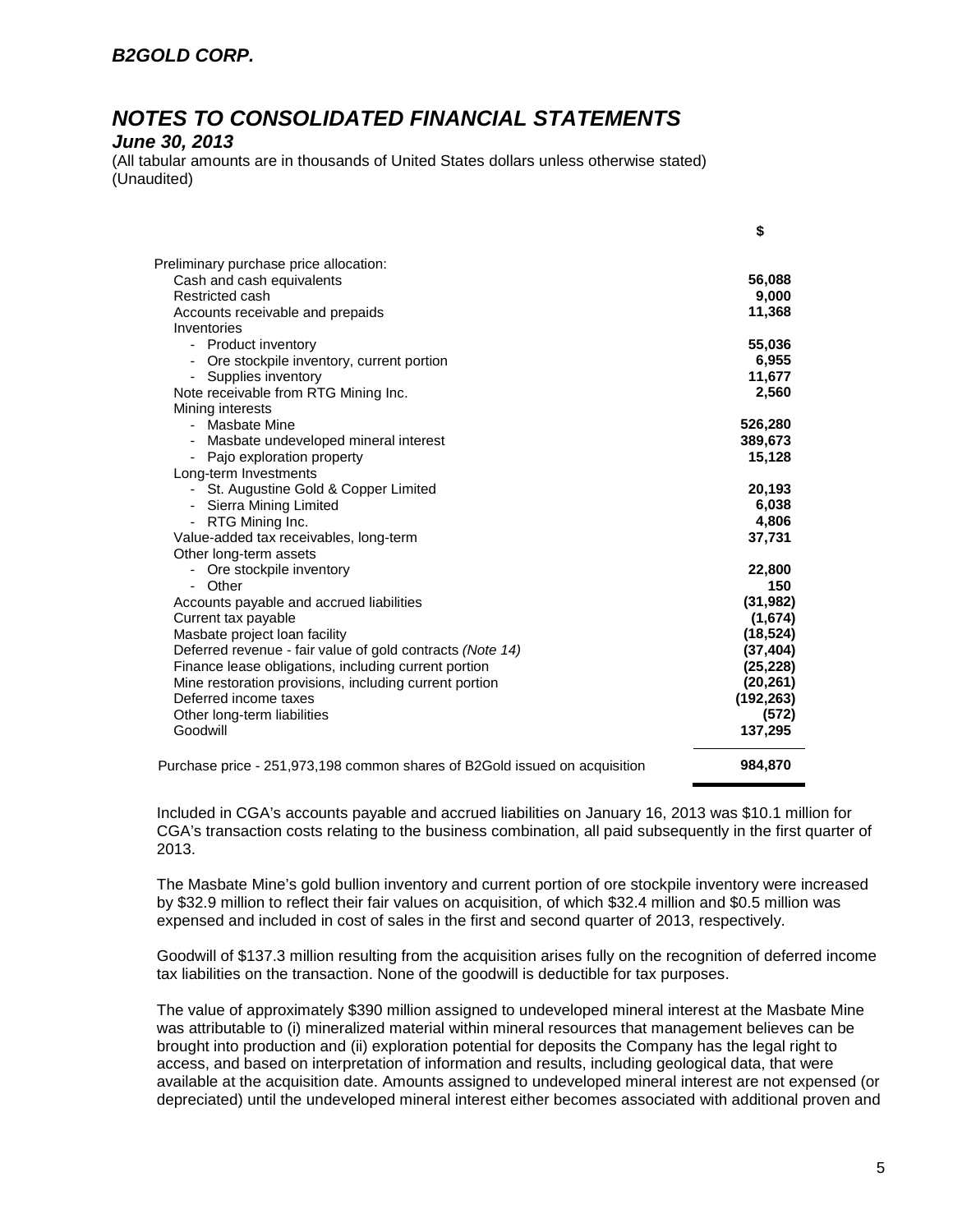### *June 30, 2013*

(All tabular amounts are in thousands of United States dollars unless otherwise stated) (Unaudited)

probable reserves and the reserves are produced or the undeveloped mineral interest is determined to be impaired.

### *7 Inventories*

|                          | As at<br><b>June 30,</b><br>2013<br>\$ | As at<br>December 31,<br>2012<br>\$ |
|--------------------------|----------------------------------------|-------------------------------------|
| Gold and silver bullion  | 20,573                                 | 11,554                              |
| In-process inventory     | 8,206                                  | 4,128                               |
| Ore stock-pile inventory | 6,277                                  | 543                                 |
| Materials and supplies   | 37,724                                 | 25,383                              |
|                          | 72,780                                 | 41,608                              |

### *8 Long-term investments*

|                                                                           |                        | As at June 30, 2013     |                       |                   |                       | As at December 31, 2012 |                     |                   |  |  |
|---------------------------------------------------------------------------|------------------------|-------------------------|-----------------------|-------------------|-----------------------|-------------------------|---------------------|-------------------|--|--|
|                                                                           | <b>Ownership</b><br>%  | Cost<br>\$              | Fair<br>Value<br>\$   | <b>AOCL</b><br>\$ | <b>Ownership</b><br>% | Cost<br>\$              | Fair<br>Value<br>\$ | <b>AOCL</b><br>\$ |  |  |
| Available-for-sale<br>investments:<br>St. Augustine Gold &<br>Copper Ltd. | 13.8%                  | 20,193                  | 12,842                |                   |                       |                         |                     |                   |  |  |
| RTG Mining Inc.<br>Sierra Mining Limited<br>Calibre Mining Corp.          | 19.0%<br>8.5%<br>10.6% | 8,803<br>6,038<br>5,068 | 5,658<br>2,171<br>951 |                   | 10.6%<br>٠            | 5,068                   | 3,661               | (1,407)           |  |  |
| Balance, end of period                                                    |                        | 40,102                  | 21,622                |                   |                       | 5,068                   | 3,661               | (1,407)           |  |  |

The Company holds available-for-sale investments in certain public companies, as disclosed in the table above. On January 16, 2013, the Company, through its acquisition of CGA, acquired investments in the securities of St. Augustine Gold & Copper Ltd., RTG Mining Inc. (formerly "Ratel Group Limited"), and Sierra Mining Limited (Note 6). In addition, the Company participated in a private placement of RTG Mining Inc. and purchased 30.8 million of its common shares for approximately \$4 million on February 2, 2013.

During the six months ended June 30, 2013, the Company recorded an impairment loss totalling \$18.5 million (of which \$15 million related to an increase in the unrealized loss during the second quarter of 2013) in the statement of operations, as a result of a significant further decline in the fair value of each of its available-for-sale equity securities, including \$4.5 million that was reclassified from accumulated other comprehensive loss ("AOCL") to net earnings in the six month period (of which \$3.1 million related to the second quarter of 2013).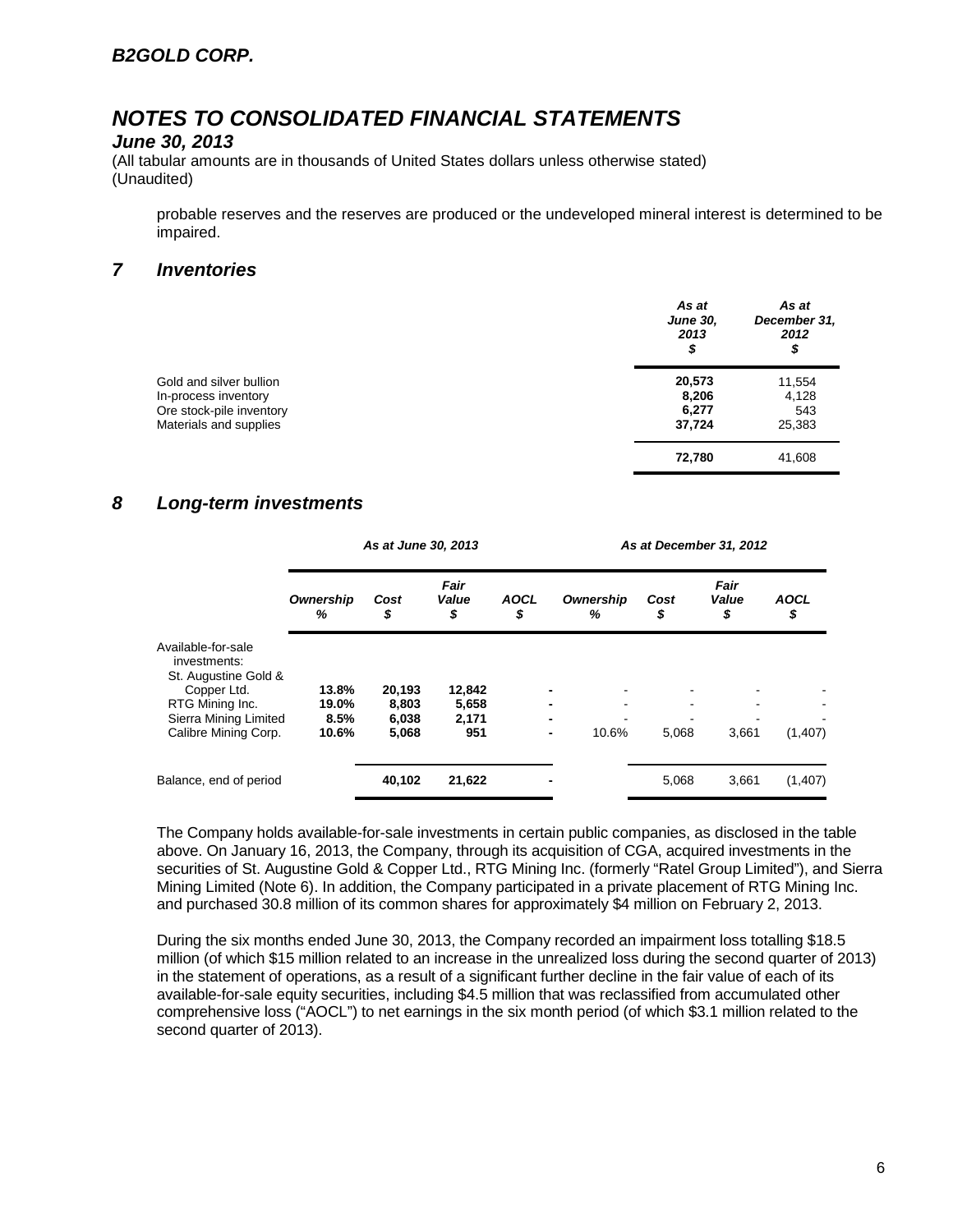## *June 30, 2013*

(All tabular amounts are in thousands of United States dollars unless otherwise stated) (Unaudited)

## *9 Mining interests*

|                                                                                                                                   | As at<br><b>June 30,</b><br>2013<br>\$ | As at<br>December 31,<br>2012<br>\$ |
|-----------------------------------------------------------------------------------------------------------------------------------|----------------------------------------|-------------------------------------|
| Property, plant & equipment (depletable)<br>Masbate Mine, Philippines (Note 6)<br>Cost (includes leased assets of \$26.8 million) | 543,003                                |                                     |
| Accumulated depreciation and depletion                                                                                            | (16, 201)                              |                                     |
|                                                                                                                                   | 526,802                                |                                     |
| Libertad Mine (including Jabali), Nicaragua<br>Cost                                                                               | 242,418                                | 215,941                             |
| Accumulated depreciation and depletion                                                                                            | (64,083)                               | (51, 673)                           |
|                                                                                                                                   | 178,335                                | 164,268                             |
| Limon Mine, Nicaragua<br>Cost                                                                                                     | 116,200                                | 105,727                             |
| Accumulated depreciation and depletion                                                                                            | (34, 814)                              | (27, 349)                           |
|                                                                                                                                   | 81,386                                 | 78,378                              |
| Masbate undeveloped mineral interests (Note 6)                                                                                    | 389,673                                |                                     |
| Mineral properties (non-depletable)                                                                                               |                                        |                                     |
| Otjikoto, Namibia<br>Mocoa, Colombia                                                                                              | 174,364<br>28,025                      | 118,798<br>27,539                   |
| Trebol & Pavon, Nicaragua                                                                                                         | 25,395                                 | 24,333                              |
| Pajo, Philippines (Note 6)                                                                                                        | 16,065                                 |                                     |
| Cebollati, Uruguay                                                                                                                | 9,375                                  | 9,051                               |
| Calibre, Nicaragua                                                                                                                | 7,953                                  | 7,112                               |
|                                                                                                                                   | 261,177                                | 186,833                             |
| Corporate & other<br>Bellavista, Costa Rica                                                                                       | 2,604                                  | 2,601                               |
| Office, furniture and equipment, net                                                                                              | 833                                    | 645                                 |
|                                                                                                                                   | 3,437                                  | 3,246                               |
|                                                                                                                                   | 1,440,810                              | 432,725                             |
| Investments (incorporated joint ventures)<br>accounted for using the equity method                                                |                                        |                                     |
| Gramalote, Colombia                                                                                                               | 133,438                                | 100,798                             |
| Quebradona, Colombia                                                                                                              | 1,201                                  | 1,201                               |
|                                                                                                                                   | 134,639                                | 101,999                             |
|                                                                                                                                   | 1,575,449                              | 534,724                             |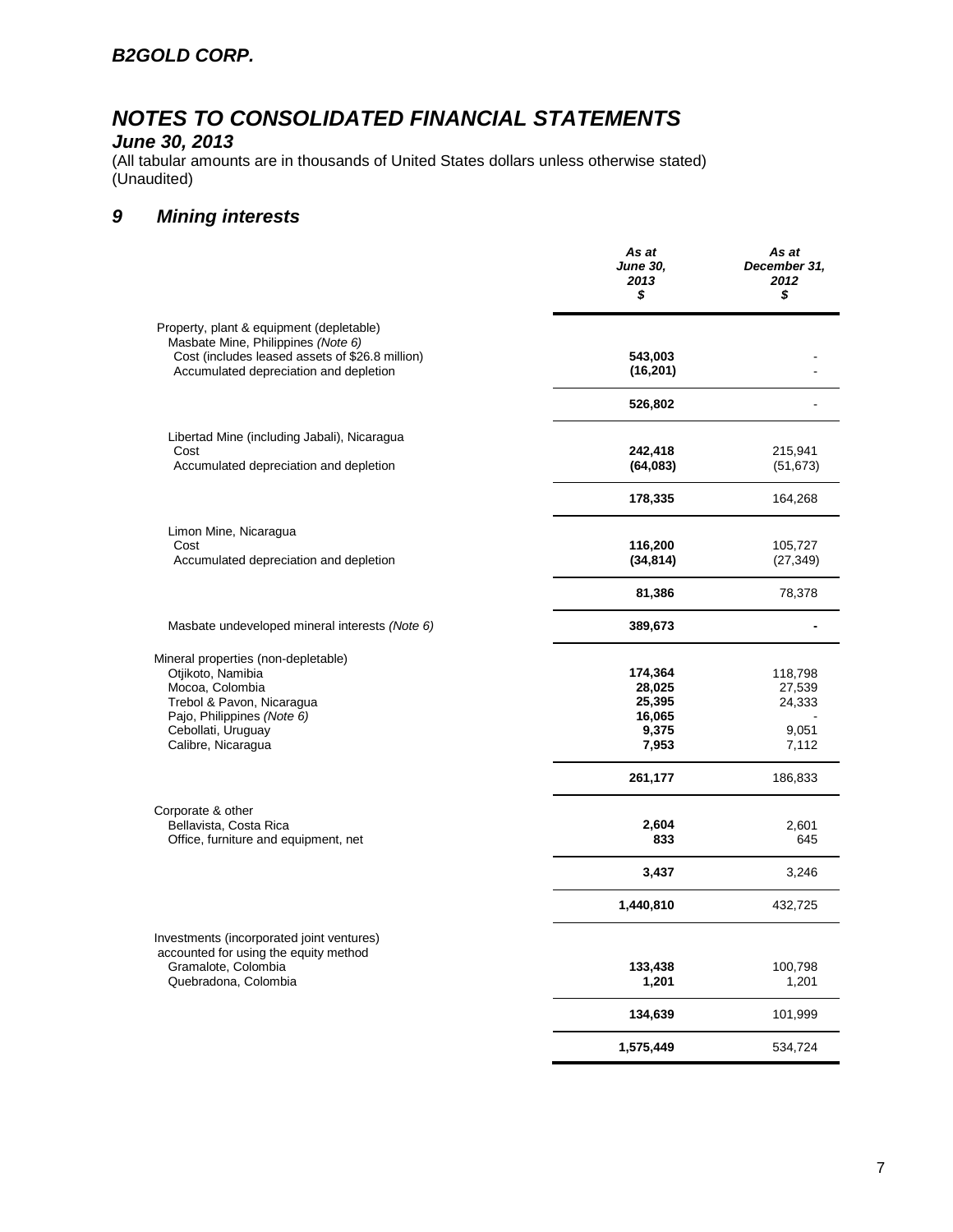### *June 30, 2013*

(All tabular amounts are in thousands of United States dollars unless otherwise stated) (Unaudited)

#### *Sale of the Brucejack royalty*

On May 13, 2013, the Company completed the sale to Franco-Nevada Corporation of all of its right, title and interest in and to an existing 1.2% net smelter returns royalty ("NSR"), covering Pretium Resources Inc.'s ("Pretium") Brucejack gold project in northwestern British Columbia for \$45 million in cash. The sale was completed pursuant to the terms of a royalty purchase agreement between the Company and Franco-Nevada Corporation dated May 8, 2013.

The Brucejack royalty had been acquired by B2Gold in connection with the acquisition of Central Sun Mining Inc. ("Central Sun") in March 2009. For accounting purposes, no value of the total purchase price relating to the business combination with Central Sun had been allocated to the NSR, based upon an evaluation of the likely cash flows arising from the NSR. In the period since the original accounting for the business combination the Company previously determined that the NSR did not fulfil the threshold for recognition as an asset as it did not have sufficient assurance over the likelihood of future cash flows from the NSR to record an asset, consistent with the original business combination accounting. As a result, in the second quarter of 2013, the Company recorded a \$44.5 million pre-tax gain on disposal of the NSR, net of related transaction costs of \$0.5 million.

The Company has determined that for tax purposes it would utilize certain of its Canadian tax losses and past share issue costs to fully offset the gain on the sale of the NSR. In accordance with IAS 12 - Income Taxes, a deferred tax expense was recorded for \$2 million in the second quarter of 2013 which related to the portion of the past share issue costs that were utilized on the sale. As these share issue costs were originally recognized in equity, the deferred tax credit related to the utilization of these share issue costs was also recorded in equity.

### *Otjikoto*

On March 20, 2013, B2Gold Namibia (Proprietary) Limited ("B2Gold Namibia"), a subsidiary of the Company, acquired from two Namibian banks all of the issued and outstanding Class A and Class B preference shares in the capital of EVI Gold (Proprietary) Limited ("EVI") for total consideration of approximately \$6.5 million. B2Gold Namibia was then owned indirectly 92% by B2Gold and 8% by EVI, a Namibian black empowerment company.

On April 10, 2013, the Company entered into an investment agreement (the "Investment Agreement") with EVI pursuant to which, among other things, EVI agreed to purchase common shares of the Company with an aggregate subscription price of \$7.6 million. The subscription price was satisfied by a payment of \$6.6 million to the Company and a \$1 million payment as consideration for EVI assigning to the Company its existing right to acquire an additional 5% interest in the Otjikoto gold project. It is expected that the proceeds from the sale of the common shares of the Company will be used by EVI to redeem the preference shares held by B2Gold Namibia. In addition, EVI also agreed to exercise its right to acquire an additional 2% interest in the Otjikoto gold project for a purchase price of \$5 million.

On April 10, 2013, BKWE Ventures Limited ("BKWE"), a wholly-owned subsidiary of the Company, entered into a loan agreement with EVI pursuant to which BKWE agreed to loan up to \$11.6 million to EVI so that EVI could satisfy the payments required under the Investment Agreement, including the cash payment for the purchase for common shares and the acquisition of the additional 2% interest in the Otjikoto gold project. The loans accrue interest at a rate of up to 5% per annum and are secured by a pledge of the shares of the Company and B2Gold Namibia that are held by EVI. The loan is expected to be repaid from EVI's share of available cash from the operations of the Otjikoto gold mine.

Subsequent to June 30, 2013, on July 9, 2013, EVI exercised its right to acquire the additional 2% interest in the Otjikoto Project. Accordingly, the Company and EVI now hold a 90% and 10% interest, respectively, in the Otjikoto Project and EVI has no further right to increase its interest in the Otjikoto Project.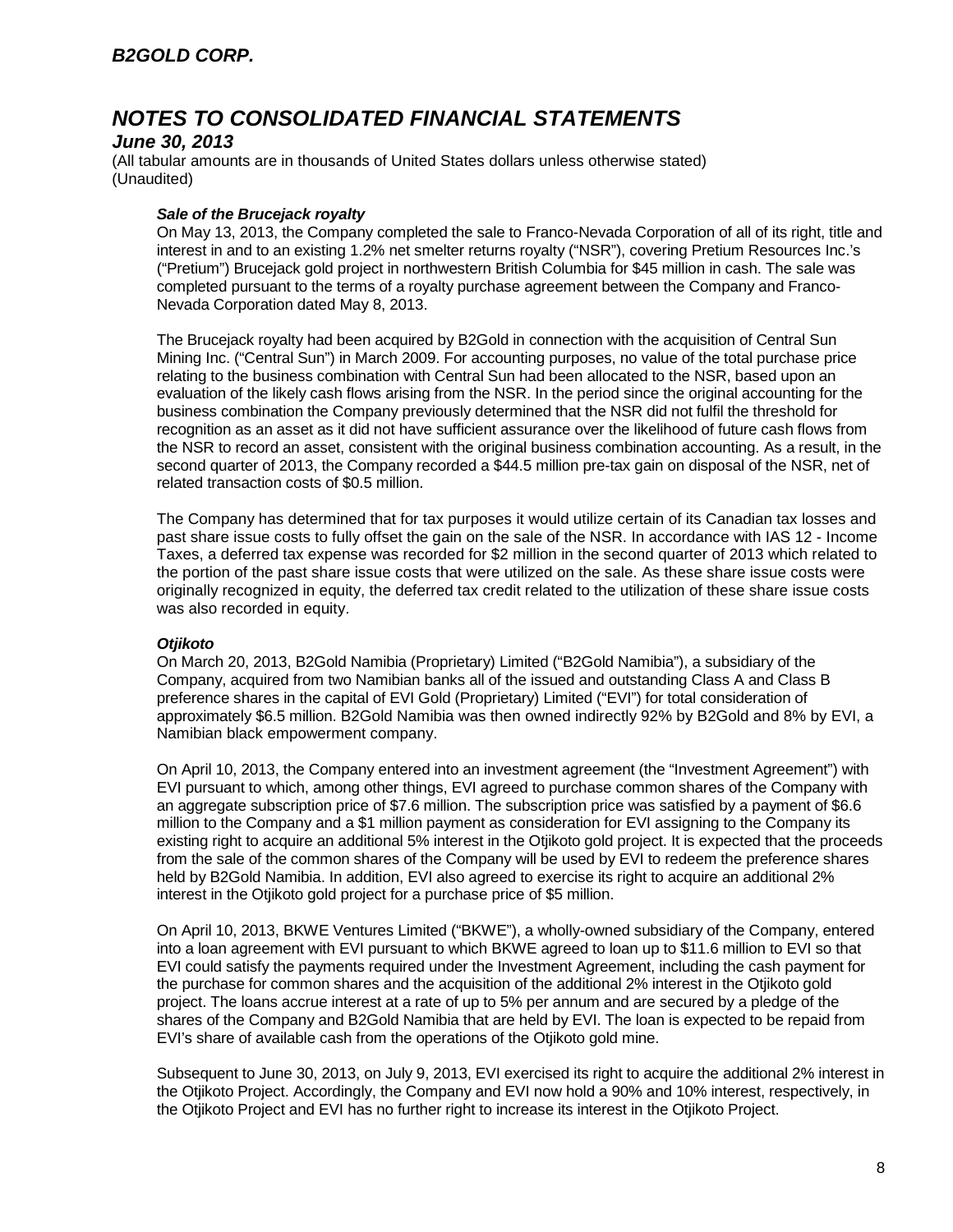### *June 30, 2013*

(All tabular amounts are in thousands of United States dollars unless otherwise stated) (Unaudited)

### *Calibre*

On April 24, 2013, the Company and Calibre Mining Corp. ("Calibre") signed a letter agreement (the "Letter Agreement") granting the Company an option to acquire a further 19% interest in and to the Primavera Gold-Copper Porphyry Project in northeast Nicaragua. Calibre currently has a 49% interest in the Project, while the Company has a 51% interest and is project operator.

This Letter Agreement confirms the agreement between the Company and Calibre to enter into a definitive Joint Venture Agreement ("JV Agreement") with respect to the Project, which will contain an option for the Company to earn an additional 19% interest in and to the Project for a total interest of 70% by spending Cdn.\$6 million in additional project expenditures over 3 years. Upon entering into the JV Agreement, the original Option Agreement between the Company and Calibre (entered into in June 2009 and amended in July 2010 and October 2010) will terminate and be superseded by the JV Agreement.

In conjunction with the Letter Agreement, Calibre applied to the TSX Venture Exchange (the "Exchange") to approve amendments to the terms of 10 million common share purchase warrants (the "Warrants") of Calibre held by the Company. The Warrants were issued to the Company pursuant to a nonbrokered private placement of 20 million units at a price of Cdn.\$0.25 per unit, which closed on May 2, 2012. Each unit consisted of one common share and one-half of one Warrant, with each Warrant entitling the Company to purchase an additional common share of the Company until May 2, 2013 at an exercise price of Cdn.\$0.50. Pursuant to the amendments, the Warrants were amended by extending the term of the Warrants by one additional year from May 2, 2013 to May 2, 2014 (the "Amended Expiry Date") and by reducing the exercise price of the Warrants from Cdn.\$0.50 to Cdn.\$0.10 (the "Amended Exercise Price").

If during the term of the amended Warrants, the closing price of the Company's common shares on the Exchange exceeds during a period of 10 consecutive trading days the Amended Exercise Price by 25%, then the Amended Expiry Date will be deemed to be automatically accelerated as a result of which the amended Warrants will expire on the earlier of the 37th calendar day following the tenth trading day and the Amended Expiry Date. All other terms and conditions of the Warrants remained unchanged.

### *Bellavista*

On June 21, 2013, the Company completed an option to purchase agreement with Alray Investments Inc. (the "Optionee"), a private company, pursuant to which the Company agreed to grant the Optionee an option to purchase a 100% interest in the Company's Bellavista project located in Miramar, Costa Rica. The Optionee has the right to exercise the option at any time prior to October 22, 2014. On the exercise of the option, the transaction will be structured as an acquisition by the Optionee of 100% of the issued and outstanding shares of Central Sun Mining Enterprises Ltd. ("CSME"), which indirectly holds the 100% interest in the Bellavista project. During the term of the option, the Optionee will be entitled to undertake project assessment work, including conducting diamond drilling, metallurgical testing and other exploration programs. In order to exercise the option, the Optionee is required to pay to the Company an administration fee, grant the Company a 2% net smelter returns royalty on the sale of minerals produced from the Bellavista project and pay certain amounts in respect of equipment that is owned by CSME and its subsidiaries at the time that the option is exercised.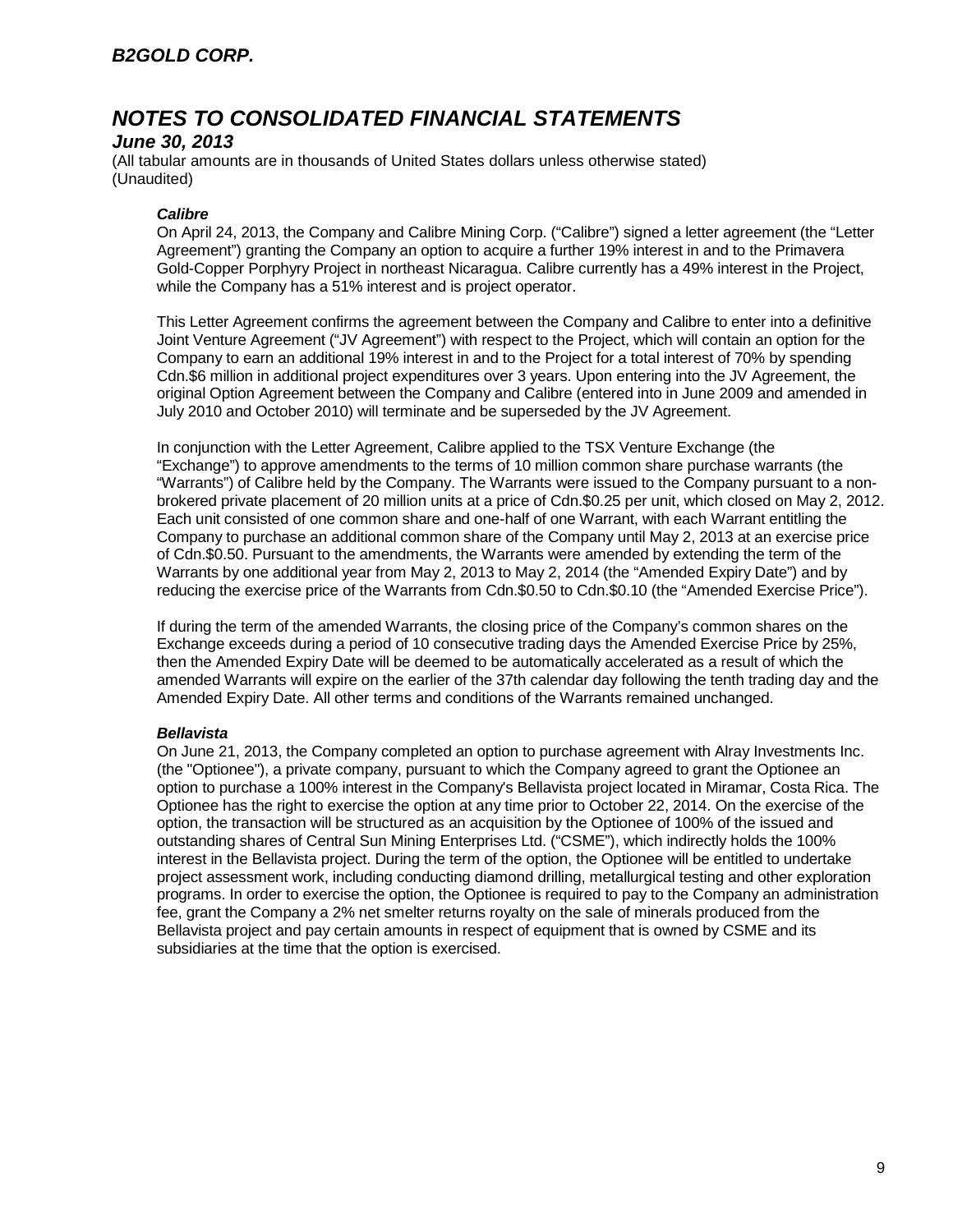### *June 30, 2013*

(All tabular amounts are in thousands of United States dollars unless otherwise stated) (Unaudited)

### *10 Other assets*

|                                                                                                     | As at<br><b>June 30,</b><br>2013<br>\$ | As at<br>December 31,<br>2012<br>\$ |
|-----------------------------------------------------------------------------------------------------|----------------------------------------|-------------------------------------|
| Low grade ore stockpiles (Note 6)<br>EVI loan receivable (Note 9)<br>EVI preference shares (Note 9) | 22,800<br>6,600<br>6,458               |                                     |
| Other                                                                                               | 1,204<br>37,062                        | 2,091<br>2,091                      |

Long-term ore in stockpiles represents low grade material not currently scheduled for processing at the Masbate Mine.

### *11 Long-term debt*

|                                                                                                                           | As at<br><b>June 30,</b><br>2013<br>\$ | As at<br>December 31,<br>2012<br>\$ |
|---------------------------------------------------------------------------------------------------------------------------|----------------------------------------|-------------------------------------|
| Revolving corporate credit facility<br>- Principal amount owing at June 30, 2013<br>- Less: unamortized transaction costs | 50,000<br>(3, 573)                     |                                     |
|                                                                                                                           | 46,427                                 |                                     |
| Finance lease obligations (Note 6)                                                                                        | 21,364                                 |                                     |
| Equipment loan                                                                                                            | 3,121                                  |                                     |
|                                                                                                                           | 70,912                                 |                                     |
| Less: current portion                                                                                                     | (9,600)                                |                                     |
|                                                                                                                           | 61,312                                 |                                     |

#### *Revolving corporate credit facility*

On April 16, 2013, the Company announced the closing of a new senior secured revolving credit facility ("Senior Credit Facility") with a syndicate of banks. The Senior Credit Facility is comprised of three tranches of \$50 million each for a total of \$150 million and has replaced the prior \$25 million revolving credit facility with Macquarie Bank Limited. The term of the Senior Credit Facility will be for a period of four years with a final repayment date of March 28, 2017 and the facility has an interest rate of LIBOR plus a margin of 3.5%. The Senior Credit Facility is a revolving facility and is being used to fund construction and development costs related to the Otjikoto Project in Namibia and for general corporate purposes. The Credit Facility is secured by a general security agreement from the Company granting a security interest over the Company's material assets, pledges creating a charge over the shares of certain of the Company's subsidiaries and guarantees from certain of the Company's material subsidiaries guaranteeing the obligations of the Company relating to the Credit Facility, all in favour of the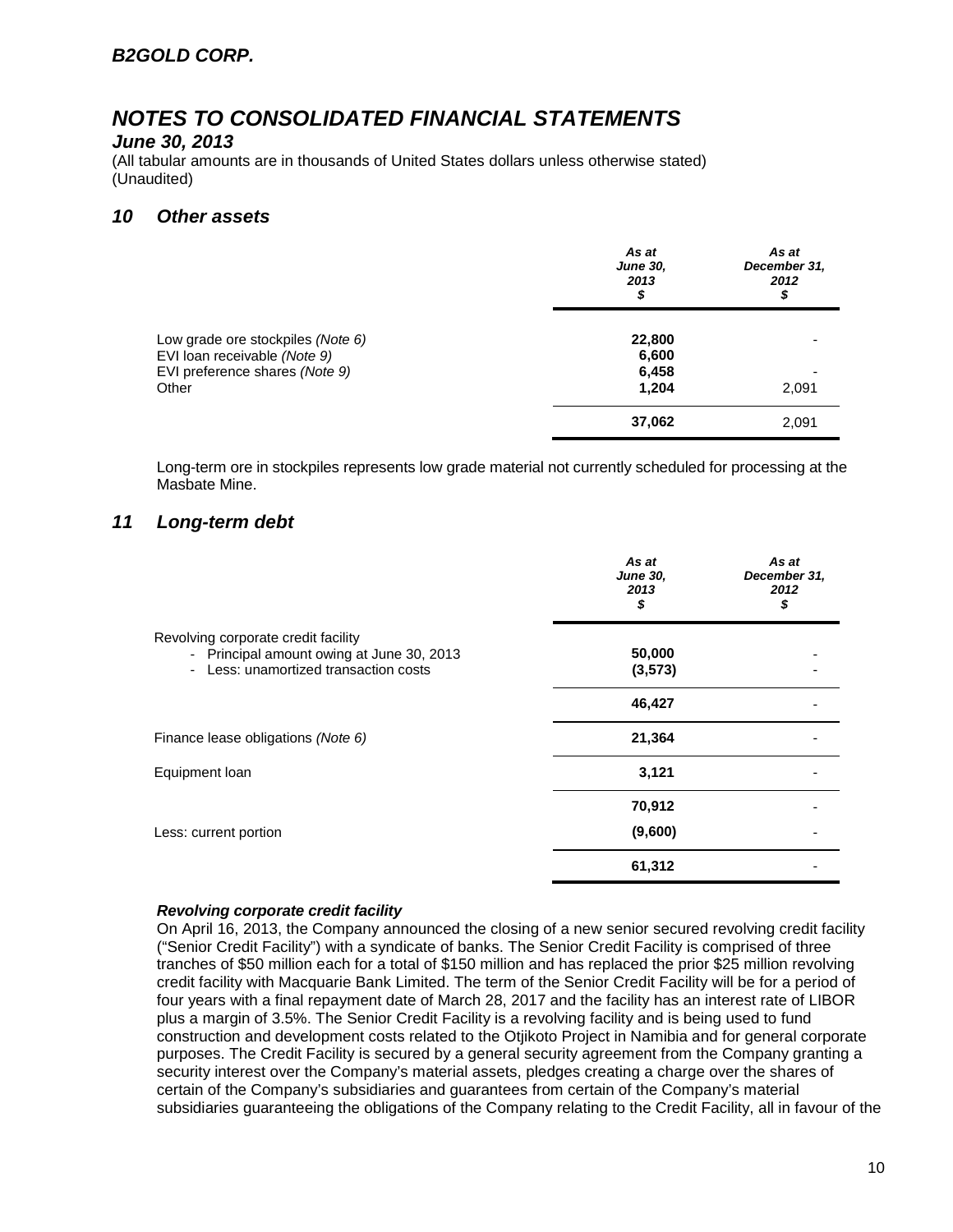### *June 30, 2013*

(All tabular amounts are in thousands of United States dollars unless otherwise stated) (Unaudited)

Lenders. Transaction costs relating to the Senior Credit Facility totalled \$3.8 million and are being amortized over the term of the facility. The principal amount owing under the Senior Credit Facility has been presented on the Consolidated Balance Sheet net of the unamortized balance of transaction costs.

As at June 30, 2013, the Company had drawn down a total of \$50 million under the Senior Credit Facility, leaving an unused balance of \$100 million at June 30, 2013. In the first quarter of 2013, the Company drew down \$25 million under its then existing revolving credit facility. This facility was repaid in April 2013 with drawdowns on the new \$150 million Senior Credit Facility. Availability of the third tranche of \$50 million remains subject to satisfaction of certain conditions at the time of drawing including conditions regarding security granted or to be granted to the lenders under this facility in Nicaragua and Namibia. The Company expects that it will be able to satisfy the conditions to proceed with drawing the third tranche of the Senior Credit Facility as needed. Subsequent to June 30, 2013, the Company drew down a further \$25 million under the Senior Credit Facility.

During the six months ended June 30, 2013, approximately \$0.7 million of interest expense was capitalized to Otjikoto Project development costs.

#### *Masbate project loan facility*

On May 26, 2008, CGA had secured an \$80.3 million project finance facility arranged by BNP Paribas Bank (as a syndicated facility) (the "Masbate Facility"), which was fully drawn during CGA's 2009 financial year to fund the development of the Masbate Mine. The Masbate Facility bore interest at a rate of LIBOR plus 3.15% per annum and was collateralized against the Masbate Mine. The Masbate Facility included customary covenants for debt financings of this type. On January 16, 2013, upon the acquisition of CGA, there was an outstanding balance of approximately \$18.5 million under the Masbate Facility.

On March 28, 2013, the Company made a principal repayment of \$4.5 million on the Masbate Facility. On June 28, 2013, the Company made a final repayment of approximately \$14 million, paying off the Masbate Facility in full. Restricted cash of \$9 million which had been held with BNP Paribas Bank as required under the Masbate Facility Project facility agreement was released to the Company.

#### *Finance lease obligations*

CGA, through several of its subsidiaries, entered into a finance lease for certain mobile equipment at the Masbate operations. The lease details are specified in a mining services agreement with Leighton Contractors (Philippines) Incorporated and Leighton Holdings Limited. The leased assets have terms that are between three and six years, up to March 2017. The Company has determined that the lease represents a finance lease and that the risks and benefits under this lease arrangement reside with a subsidiary of CGA. The Company has assumed CGA's finance lease obligations as a result of the acquisition of CGA on January 16, 2013. As at June 30, 2013, the finance lease was composed of the following obligations: *Present value* 

|                                                                                                       | <b>Minimum lease</b><br>payments | <i><b>Present value</b></i><br>of minimum lease<br>payments |
|-------------------------------------------------------------------------------------------------------|----------------------------------|-------------------------------------------------------------|
| Not later than one year<br>Later than one year and not later than five years<br>Later than five years | 8,856<br>14,364                  | 8,613<br>12,751                                             |
| Less future finance charges                                                                           | 23,220<br>(1, 856)               | 21,364                                                      |
| Present value of minimum lease payments                                                               | 21,364                           | 21,364                                                      |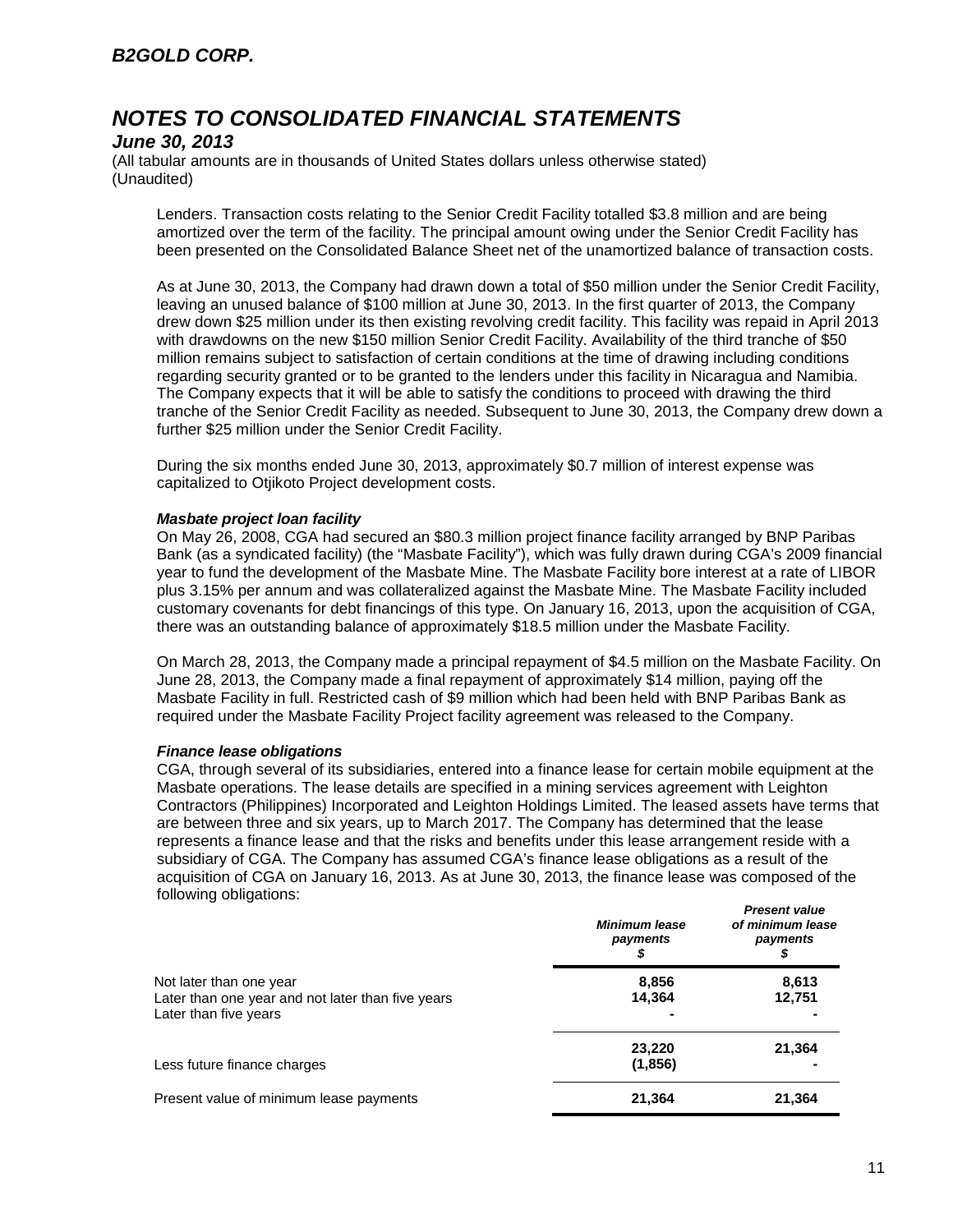### *June 30, 2013*

(All tabular amounts are in thousands of United States dollars unless otherwise stated) (Unaudited)

#### *Equipment loan*

During the first quarter of 2013, a subsidiary of the Company purchased mobile heavy equipment valued at \$4.2 million for its Libertad operation. The Company paid 20% of the value of the equipment in cash and entered into two credit contracts with Caterpillar Crédito S.A de C.V for the remaining 80%. The contracts have a sixty month term, with quarterly payments of principal and interest at a variable rate of LIBOR plus 4.1%. The loan is secured by the equipment.

### *12 Mine restoration provisions*

The following table shows the movement in the liability for mine restoration provisions:

|                                                                                 | As at<br><b>June 30,</b><br>2013<br>\$ | As at<br>December 31,<br>2012<br>\$ |
|---------------------------------------------------------------------------------|----------------------------------------|-------------------------------------|
| Balance, beginning of period<br>Acquired during the period (Note 6)             | 31,876<br>20,261<br>(594)              | 28,107                              |
| Reclamation spending<br>Accretion expense<br>Revisions to estimate of provision | 1,355<br>2,277                         | (3, 486)<br>1,776<br>5,479          |
| Balance, end of period<br>Less: current portion                                 | 55,175<br>(4,217)                      | 31,876<br>(4,217)                   |
|                                                                                 | 50,958                                 | 27,659                              |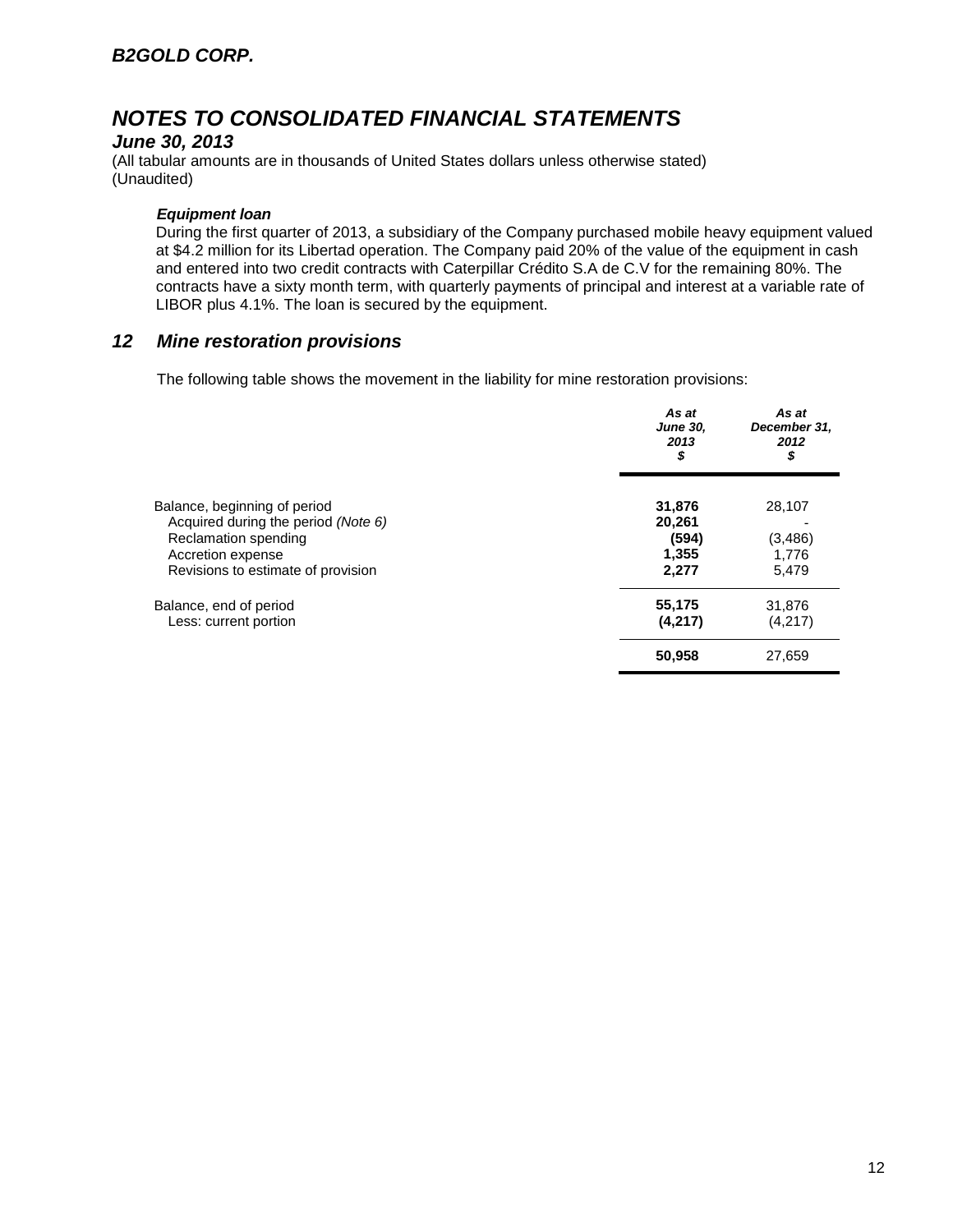#### *June 30, 2013*

(All tabular amounts are in thousands of United States dollars unless otherwise stated) (Unaudited)

## *13 Capital stock*

|                                                                                                                                                                                                                                                                                                                                                                                    | For the six months<br>ended<br>June 30, 2013 |                                             | For the year<br>ended<br>December 31, 2012 |                                        |
|------------------------------------------------------------------------------------------------------------------------------------------------------------------------------------------------------------------------------------------------------------------------------------------------------------------------------------------------------------------------------------|----------------------------------------------|---------------------------------------------|--------------------------------------------|----------------------------------------|
|                                                                                                                                                                                                                                                                                                                                                                                    | <b>Shares</b><br>(000's)                     | <b>Amount</b><br>\$                         | <b>Shares</b><br>(1000's)                  | <b>Amount</b><br>S                     |
| Balance, beginning of period                                                                                                                                                                                                                                                                                                                                                       | 393,308                                      | 468,550                                     | 382,495                                    | 435,048                                |
| Issued during the period:<br>For CGA acquisition (Note 6)<br>Shares issued to EVI (Note 9)<br>For cash, on exercise of stock options<br>On vesting of Restricted Share Units<br>For Trebol & Pavon properties<br>For cash, on exercise of warrants<br>For cash, Incentive Plan<br>Tax benefit related to share issue costs<br>(Note 9)<br>Transfer to share capital the fair value | 251,973<br>2,513<br>1,227<br>1,850           | 984,870<br>7,600<br>1,954<br>5,960<br>1,972 | 3,586<br>798<br>4,816<br>1,613             | 5,150<br>2,902<br>16,814<br>3,458<br>9 |
| assigned to stock options/share purchase<br>warrants exercised from contributed<br>surplus                                                                                                                                                                                                                                                                                         |                                              | 801                                         |                                            | 5,169                                  |
|                                                                                                                                                                                                                                                                                                                                                                                    | 257,563                                      | 1,003,157                                   | 10,813                                     | 33,502                                 |
| Balance, end of period                                                                                                                                                                                                                                                                                                                                                             | 650,871                                      | 1,471,707                                   | 393,308                                    | 468,550                                |

On June 14, 2013, pursuant to an Investment Agreement with EVI, the Company issued approximately 2.5 million common shares to EVI for total consideration of \$7.6 million, consisting of a payment of \$6.6 million to the Company and a \$1 million payment as consideration for EVI assigning to the Company its existing right to acquire an additional 5% interest in the Otjikoto gold project (Note 9).

On January 31, 2013, upon closing of the Merger, B2Gold issued approximately 252 million common shares in exchange for all of the issued and outstanding shares of CGA (Note 6).

On August 10, 2012, pursuant to a share purchase agreement with Radius dated July 24, 2012, the Company acquired a 100% interest in the Trebol and Pavon exploration properties in Nicaragua by issuing approximately 4.8 million common shares to Radius.

#### *Stock options*

During the three and six months ended June 30, 2013, approximately 14.4 million and 15.6 million stock options, respectively, were granted to employees and directors with exercise prices ranging from Cdn.\$2.50 to Cdn.\$3.80 per share. These stock options have a term of five years and vest over a period of up to three years. The estimated fair value of these options totalling \$18.2 million is being recognized over the vesting period. The fair value was calculated using the Black-Scholes option pricing model based on a risk-free annual interest rate of up to 1.21%, an expected life of up to 3.5 years, an expected volatility ranging from 54% to 58%, and a dividend yield rate of nil.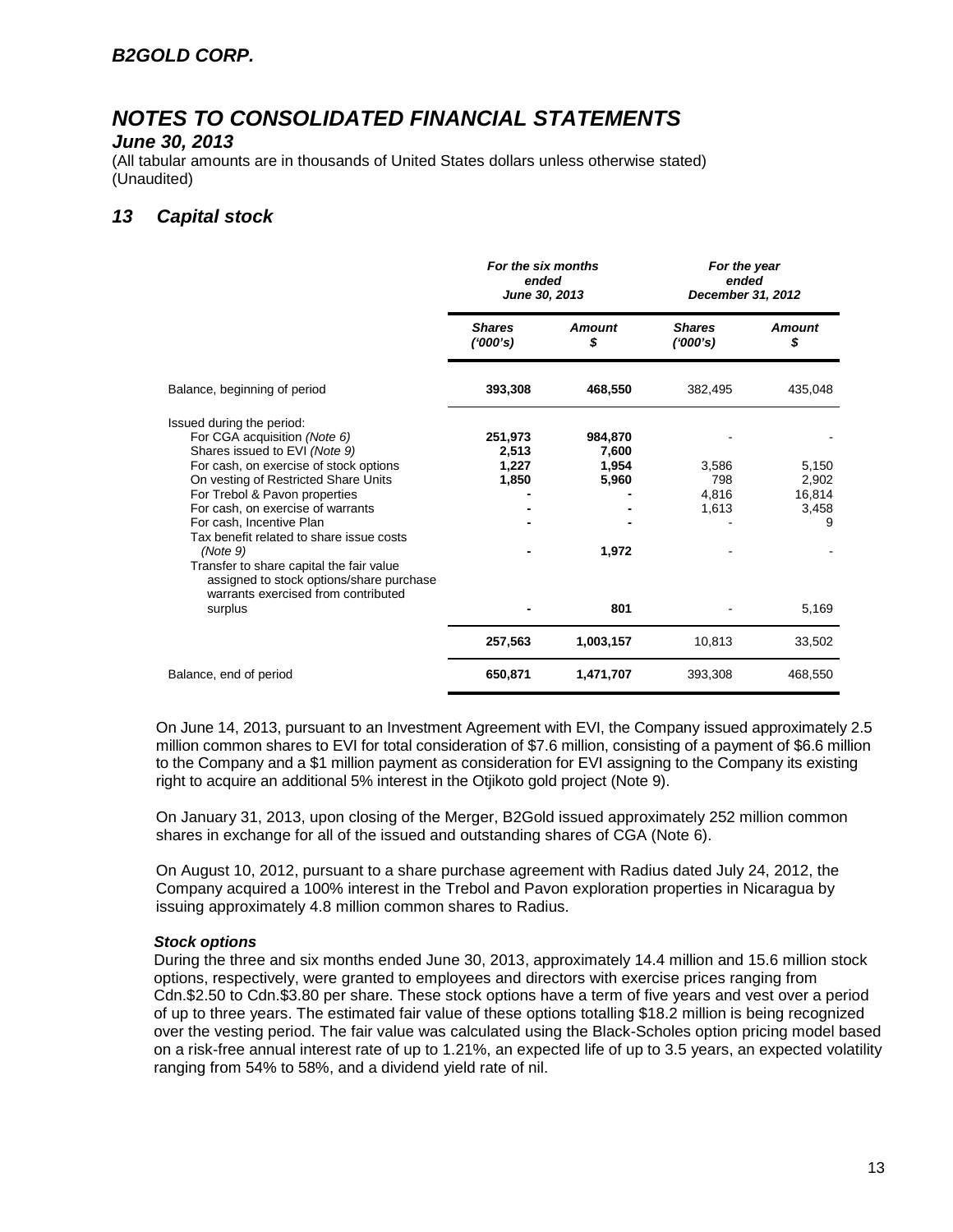### *June 30, 2013*

(All tabular amounts are in thousands of United States dollars unless otherwise stated) (Unaudited)

During the three and six months ended June 30, 2012, approximately 0.2 million and 10 million stock options, respectively, were granted to employees and directors with exercise prices ranging from Cdn.\$3.06 to Cdn.\$3.93 per share. These stock options have a term of five years and vest over a period of up to three years. The estimated fair value of these options totalling \$14.7 million is being recognized over the vesting period. The fair value was calculated using the Black-Scholes option pricing model based on a risk-free annual interest rate of up to 1.21%, an expected life of up to 3.5 years, an expected volatility ranging from 58% to 69%, and a dividend yield rate of nil.

Option pricing models require the input of highly subjective assumptions regarding the expected volatility. Changes in assumptions can materially affect the fair value estimate.

For the three months ended June 30, 2013, share-based payments expense, relating to the vesting of stock options, was \$1.6 million (Q2 2012 - \$2.1 million), net of \$0.6 million (Q2 2012 - \$0.7 million) capitalized to mining interests.

For the six months ended June 30, 2013, share-based payments expense, relating to the vesting of stock options, was \$4.1 million (2012 - \$6 million), net of \$1.6 million (2012 - \$2 million) capitalized to mining interests.

A summary of changes to stock options outstanding:

|                                  | <b>Number of</b><br>outstanding<br>options<br>(1000's) | <b>Weighted-</b><br>average<br>exercise price<br>$(in$ $Cdn.S)$ |
|----------------------------------|--------------------------------------------------------|-----------------------------------------------------------------|
| Outstanding at December 31, 2011 | 15,282                                                 | 1.90                                                            |
| Granted                          | 11,116                                                 | 3.16                                                            |
| Exercised                        | (3,586)                                                | 1.43                                                            |
| Forfeited or expired             | (278)                                                  | 3.16                                                            |
| Outstanding at December 31, 2012 | 22,534                                                 | 2.58                                                            |
| Granted                          | 15.615                                                 | 3.07                                                            |
| Exercised                        | (1,227)                                                | 1.59                                                            |
| Cancelled or forfeited           | (47)                                                   | 2.99                                                            |
| Outstanding at June 30, 2013     | 36,875                                                 | 2.81                                                            |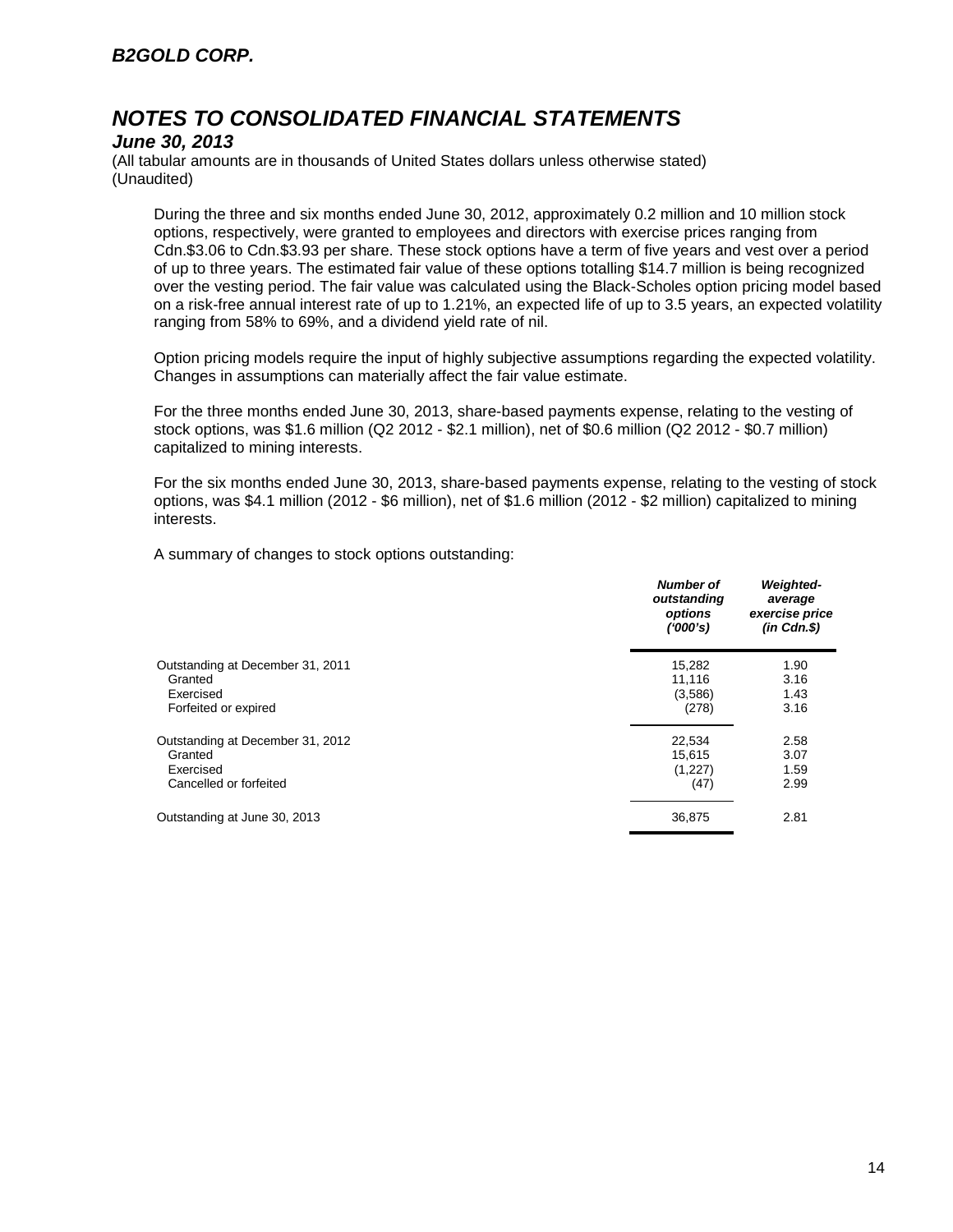### *June 30, 2013*

(All tabular amounts are in thousands of United States dollars unless otherwise stated) (Unaudited)

Stock options outstanding and exercisable as at June 30, 2013 are as follows:

| <b>Range of</b><br>exercise<br>prices<br>$(in$ $Cdn.S)$ | <b>Number of</b><br>outstanding<br>options<br>(1000's) | <b>Weighted-</b><br>average years<br>to expiry | <b>Weighted-</b><br>average<br>exercise price<br>$(in$ $Cdn.S)$ | <b>Number of</b><br>exercisable<br>options<br>('000's) | <b>Weighted-</b><br>average<br>exercise price<br>$(in$ $Cdn.S)$ |
|---------------------------------------------------------|--------------------------------------------------------|------------------------------------------------|-----------------------------------------------------------------|--------------------------------------------------------|-----------------------------------------------------------------|
|                                                         |                                                        |                                                |                                                                 |                                                        |                                                                 |
| $0.00 - 0.99$                                           | 2.570                                                  | 1.09                                           | 0.80                                                            | 2.570                                                  | 0.80                                                            |
| $1.00 - 1.99$                                           | 923                                                    | 1.53                                           | 1.51                                                            | 828                                                    | 1.47                                                            |
| $2.00 - 2.99$                                           | 5.104                                                  | 2.52                                           | 2.42                                                            | 3,848                                                  | 2.41                                                            |
| $3.00 - 3.99$                                           | 28.203                                                 | 4.18                                           | 3.11                                                            | 6.837                                                  | 3.13                                                            |
| $4.00 - 4.99$                                           | 75                                                     | 2.20                                           | 4.00                                                            | 75                                                     | 4.00                                                            |
|                                                         |                                                        |                                                |                                                                 |                                                        |                                                                 |
|                                                         | 36,875                                                 | 3.66                                           | 2.81                                                            | 14,158                                                 | 2.40                                                            |

#### *Restricted share unit plan*

On May 6, 2011, the Company's Board of Directors approved a Restricted Share Unit Plan (the "RSU Plan") whereby restricted share units ("RSU") may be granted to directors, executive officers and employees of the Company. Adoption of the RSU Plan was part of the Company's continuing effort to build upon and enhance long term shareholder value. The RSU Plan reflects the Company's commitment to a long term incentive compensation structure that aligns the interests of its directors, executive officers and employees with the interests of its shareholders. Once vested, each RSU is redeemable for one common share entitling the holder to receive the common share for no additional consideration. The Company has reserved 8 million common shares for issuance under the RSU Plan.

During the three and six months ended June 30, 2013, the Company granted approximately 2.4 million and 2.9 million RSU, respectively, to executive officers and employees of the Company. One-third of the RSU vested immediately on the day of grant, another one-third will vest one year from the grant date with the remainder vesting two years from the grant date. The total estimated fair value of the RSU granted was approximately \$9 million based on the market value of the Company's shares at the grant date. The fair value of each RSU is recorded as a share-based payments expense (and either charged to operations or capitalized to mining interests) over the vesting period.

For the three months ended June 30, 2013, share-based payments expense, relating to the vesting of RSU, was \$4.5 million (Q2 2012 - \$3.2 million), net of \$0.5 million (Q2 2012 - \$0.5 million) capitalized to mining interests.

For the six months ended June 30, 2013, share-based payments expense, relating to the vesting of RSU, was \$4.9 million (Q2 2012 - \$3.2 million), net of \$0.9 million (Q2 2012 - \$0.5 million) capitalized to mining interests.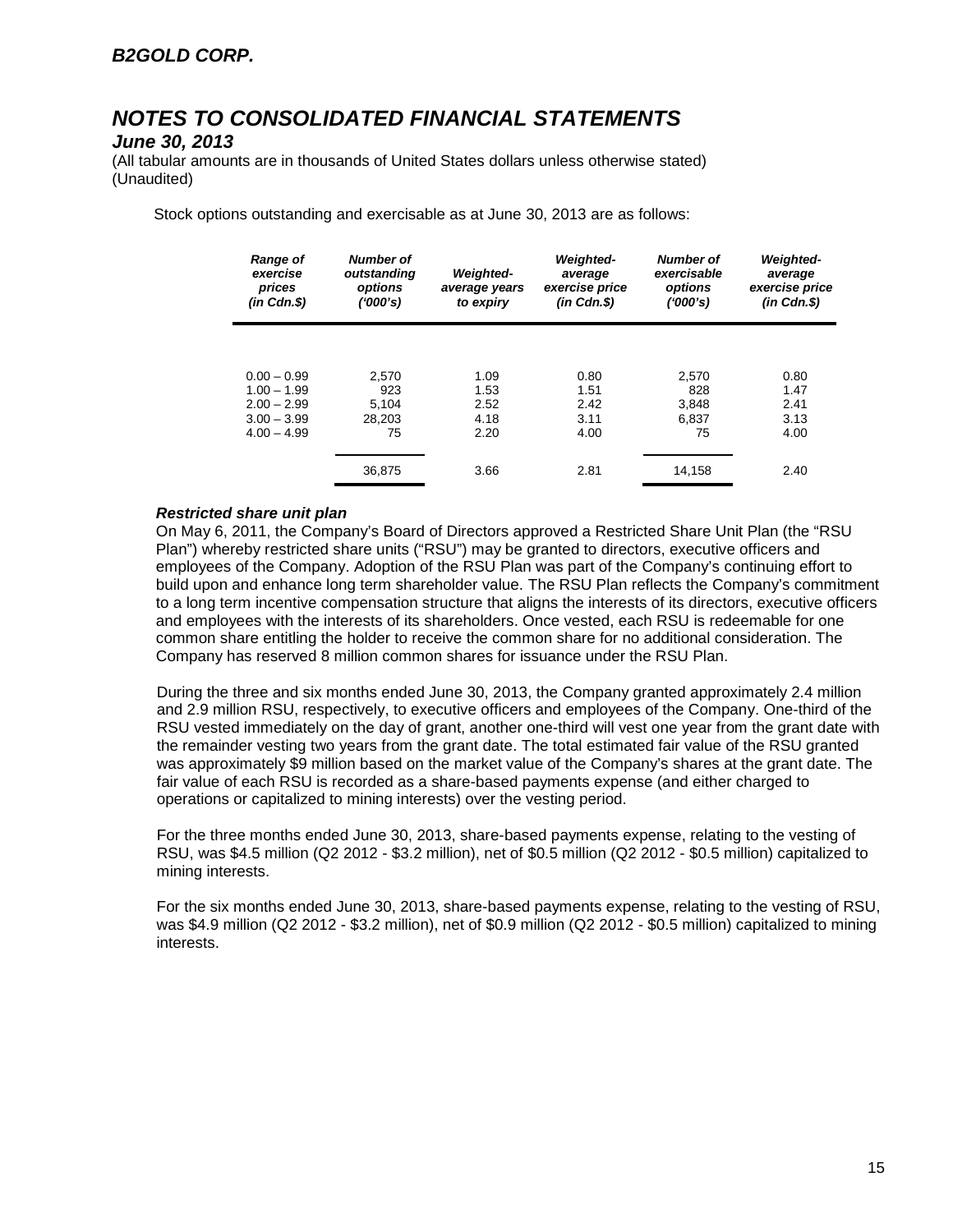### *June 30, 2013*

(All tabular amounts are in thousands of United States dollars unless otherwise stated) (Unaudited)

A summary of changes to RSU outstanding:

|                                                                                      | <b>Number of</b><br>outstanding<br><b>RSU</b><br>(1000's) |
|--------------------------------------------------------------------------------------|-----------------------------------------------------------|
| Outstanding at December 31, 2011<br>Granted<br>Vested and converted to common shares | 2,401<br>(798)                                            |
| Outstanding at December 31, 2012<br>Granted<br>Vested and converted to common shares | 1,603<br>2,937<br>(1,850)                                 |
| Outstanding at June 30, 2013                                                         | 2,690                                                     |

#### *Incentive plan*

On June 29, 2007, the Company established the B2Gold Incentive Plan (the "Incentive Plan") for the benefit of directors, officers, employees and service providers of the Company and issued to the trustees of the Incentive Plan options to acquire 4.955 million common shares. On October 12, 2007, following the exercise of these options, an aggregate of 4.955 million common shares were issued to and paid for by the trustees of the Incentive Plan. These shares were held in trust by the trustees pursuant to the terms of the Incentive Plan. The Company is required under IFRS to consolidate the trust. The Company recognizes a share-based compensation expense with respect to these incentive shares, when these shares are granted to the ultimate beneficiaries by the trust. The proceeds received from the trustees have been classified as related party loans on the Consolidated Balance Sheet.

On May 28, 2012, 0.5 million common shares were awarded from the trust under the Incentive Plan to a senior employee, George Johnson, of the Company. In connection with the award, the Company recorded a share-based payments expense of \$1.6 million (the market value of the shares on the date of the award). At June 30, 2013, approximately 3.5 million common shares remain held in the Company's Incentive Plan trust.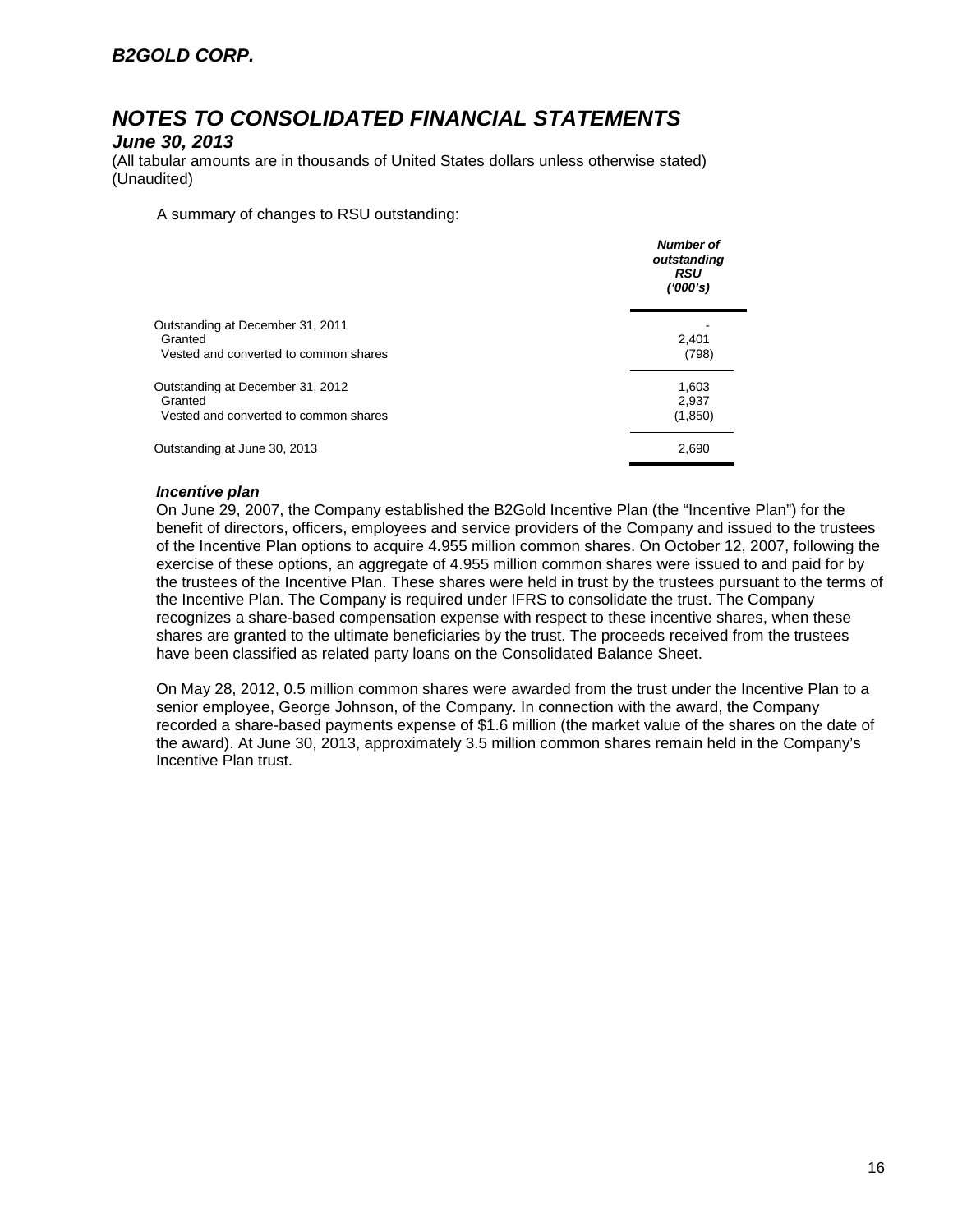### *June 30, 2013*

(All tabular amounts are in thousands of United States dollars unless otherwise stated) (Unaudited)

### *14 Deferred revenue and gold commitments*

As a result of the acquisition of CGA, the Company assumed its gold forward contracts relating to the Masbate project for 50,225 ounces of gold with settlements scheduled between January 31, 2013 and December 31, 2013 at an average price of \$913 per ounce. The fair value of these contracts (required to be recognized as part of the Company's acquisition accounting as the fixed terms of the contracts were unfavourable compared to market terms for similar contracts) was estimated to be negative \$37.4 million on January 16, 2013. The fair value was calculated using spot and forward prices and volatilities.

The acquired gold forward contracts are excluded from the scope of IAS 39 ("Financial Instruments: Recognition and Measurement"), as they are non-financial instruments that qualify for the own use exemption and do not contain any embedded derivatives which would require to be accounted for separately from the executory host contracts. As a result, these contracts are not subsequently re-measured at fair value after initial recognition and are reduced through a corresponding adjustment to revenue consistent with the timing of revenue recognition criteria being met for the gold deliveries made under the terms of contract. At June 30, 2013, the amount of \$18.6 million was outstanding and was presented on the consolidated balance sheet as deferred revenue, and is expected to be amortized over the remainder of the contract terms.

At June 30, 2013, the following gold forward contracts with respect to the Masbate Mine were outstanding (by maturity dates), having an estimated total fair value of negative \$7 million.

|                                                                  | Q3<br>2013          |   | Q4<br>2013    |   | <b>Total</b>  |
|------------------------------------------------------------------|---------------------|---|---------------|---|---------------|
| Gold forward contracts:<br>- Ounces<br>- Average price per ounce | \$<br>12,657<br>917 | S | 12,661<br>927 | S | 25,318<br>922 |

In addition, under the terms of the Senior Credit Facility (Note 11), the Company is required to maintain gold contracts, within certain parameters, over the term of the facility in order to manage the risk of volatility in the Company's future operating income and reduce risk in respect of debt service obligations. As a result, the Company entered into a series of rand denominated gold forward contracts in the second quarter of 2013 for 117,984 ounces of gold with settlements scheduled between January 30, 2015 and December 31, 2018 at an average price of 14,909 rand per ounce. These contracts are excluded from the scope of IAS 39, accounted for as executory contracts as they were entered into and continue to be held for the purpose of delivery in accordance with the Company's expected production schedule. No fair value gains and losses on these commodity contracts have been recorded in the financial statement. The effect of these contracts will be to provide a fixed price in rand for a portion of gold sales. At June 30, 2013, the following gold forward contracts with respect to the Otjikoto Project were outstanding (by maturity dates), having an estimated total fair value of \$3 million.

|                                                                            | 2015             | 2016             | 2017             | 2018             | <b>Total</b>      |
|----------------------------------------------------------------------------|------------------|------------------|------------------|------------------|-------------------|
| Gold forward contracts:<br>- Ounces<br>- Average price per ounce<br>(rand) | 30,996<br>14,759 | 30,996<br>14,859 | 30,996<br>14,973 | 24.996<br>15.078 | 117,984<br>14,909 |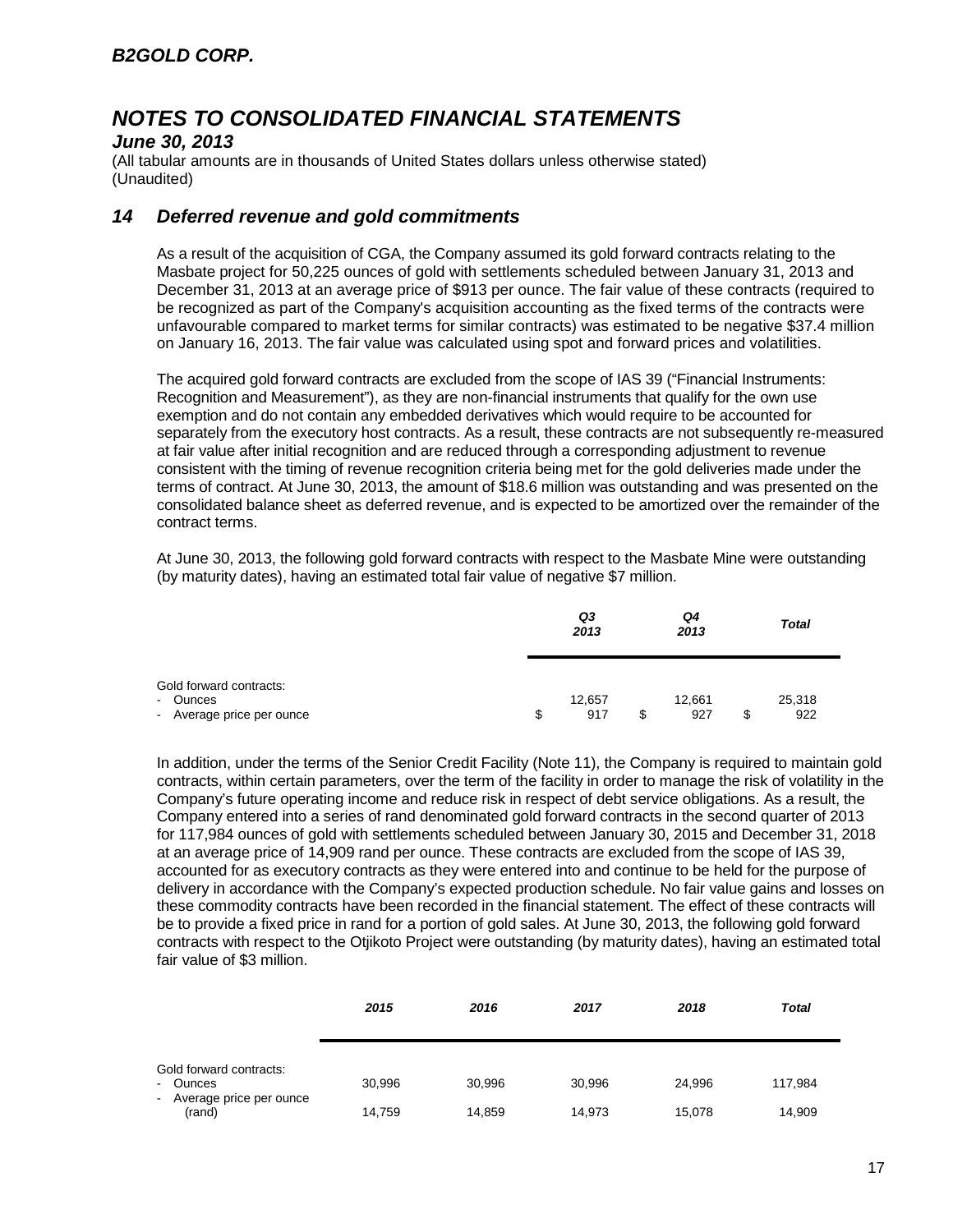### *June 30, 2013*

(All tabular amounts are in thousands of United States dollars unless otherwise stated) (Unaudited)

### *15 Derivative financial instruments*

The Company has entered into foreign currency contracts to manage its foreign currency exposure of forecast expenditures denominated in Namibian dollars relating to the development of its Otjikoto project. As the Namibian dollar is pegged to the South African rand, the Company enters into foreign currency contracts between the South African rand and the United States dollar due to their greater liquidity.

At June 30, 2013, forward currency contracts totalling \$13 million at an average rate of 9.34 rand were outstanding with maturity dates ranging from July 2013 to December 2014. In addition, "zero-cost put/ call" collar contracts totalling \$54 million were outstanding with maturity dates ranging from August 2013 to December 2014 with an average floor price of 8.99 rand and an average ceiling price of 9.89 rand.

These derivative instruments were not designated as hedges by the Company and are recorded at their fair value at the end of each reporting period. Changes in the fair value are included in the statement of operations for the period. For the three month and six month period ended June 30, 2013, the Company recorded an unrealized derivative loss of \$2.8 million and \$5.2 million, respectively. In addition, for the three month and six month period ended June 30, 2012, the Company recorded a realized derivative loss of \$0.8 million and \$1.2 million, respectively.

The following is a summary, by maturity dates, of the Company's foreign currency contracts outstanding as at June 30, 2013:

|                                                                                          |          | 2013           |          | 2014            |          | <b>Total</b>   |
|------------------------------------------------------------------------------------------|----------|----------------|----------|-----------------|----------|----------------|
| Rand forward contracts:<br>Notional amount<br>$\blacksquare$<br>- Average contract price | \$<br>\$ | 7,000<br>8.78  | \$<br>\$ | 6,000<br>9.68   | \$<br>\$ | 13,000<br>9.34 |
| Rand zero-cost collars:<br>Floor amount<br>$\sim$<br>Average floor price<br>$\sim$       | \$<br>\$ | 24,000<br>8.59 | \$<br>\$ | 30,000<br>9.29  | \$<br>\$ | 54,000<br>8.99 |
| Ceiling amount<br>$\overline{\phantom{a}}$<br>Average ceiling price<br>$\blacksquare$    | \$<br>\$ | 24,000<br>9.12 | \$<br>\$ | 30,000<br>10.47 | \$<br>\$ | 54,000<br>9.89 |

In the second quarter of 2013, as a result of the requirements under the Senior Credit Facility, the Company also entered into a series of two for one "zero-cost put/ call" collar contracts for gold with settlements scheduled between January 30, 2015 and December 31, 2018 with an average floor price of \$1,000 per ounce and an average ceiling price of \$1,733 per ounce. These derivative instruments were not designated as hedges by the Company and recorded at their fair value at the end of each reporting period with changes in fair value recorded in the statement of operations. Adjustments to the market value are included in the statement of operations. For the three month and six month period ended June 30, 2013, the Company recorded an unrealized derivative loss of \$1.2 million in the statement of operations.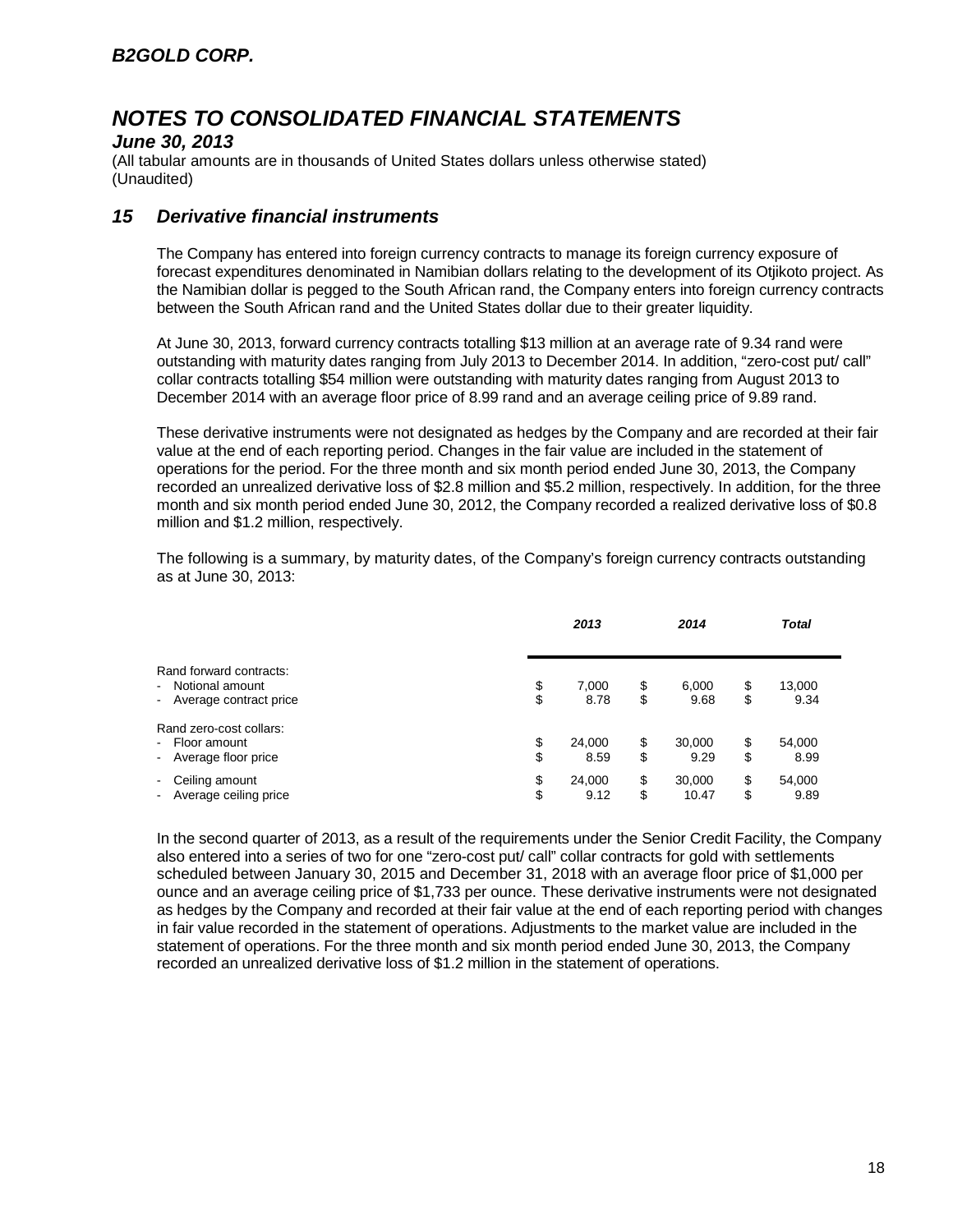### *June 30, 2013*

(All tabular amounts are in thousands of United States dollars unless otherwise stated) (Unaudited)

The following is a summary, by maturity dates, of the Company's gold collar contracts outstanding as at June 30, 2013:

|                                                                             | 2015                  |    | 2016            |    | 2017            | Total                 |  |
|-----------------------------------------------------------------------------|-----------------------|----|-----------------|----|-----------------|-----------------------|--|
| Gold zero-cost collars:<br>- Floor amount (ounces)<br>- Average floor price | \$<br>6.000<br>1.000  | \$ | 6.000<br>1.000  | \$ | 6,000<br>1,000  | \$<br>18,000<br>1,000 |  |
| - Ceiling amount (ounces)<br>- Average ceiling price                        | \$<br>12.000<br>1.733 | S  | 12.000<br>1,733 | S  | 12.000<br>1,733 | \$<br>36,000<br>1,733 |  |

## *16 Financial instruments*

The Company's financial assets and liabilities consist of cash and cash equivalents, accounts receivable, loan receivable from EVI (Notes 9 and 10), long-term investments (Note 8), investment in EVI preference shares (Note 9), accounts payable and accrued liabilities, South African rand foreign exchange derivative contracts (Note 15), gold derivative contracts (Note 15) and debt (Note 11).

#### *Fair values*

The Company's financial assets and liabilities are classified based on the lowest level of input significant to the fair value measurement based on the fair value hierarchy:

Level 1 – quoted prices in active markets for identical assets or liabilities;

Level 2 – inputs other than quoted prices included in Level 1 that are observable for the asset or liability, either directly (i.e. as prices) or indirectly (i.e. derived from prices); and

Level 3 – inputs for the asset or liability that are not based on observable market data.

As at June 30, 2013, the Company's financial assets and liabilities that are measured and recognized at fair value on a recurring basis are categorized as follows:

|                                  | As at June 30, 2013 |                          | As at December 31, 2012 |              |
|----------------------------------|---------------------|--------------------------|-------------------------|--------------|
|                                  | Level 1<br>S        | Level 2                  | Level 1<br>S            | Level 2<br>⊅ |
| Cash and cash equivalents        | 95,656              | $\overline{\phantom{a}}$ | 67,949                  | ۰            |
| Long-term Investments (Note 8)   | 21,622              |                          | 3,661                   | ۰            |
| Derivative liabilities (Note 15) |                     | 6,592                    |                         | 143          |

The carrying values of accounts receivable, the investment in EVI preference shares and accounts payable and accrued liabilities are representative of their respective fair values due to the short-term nature of these instruments. The carrying value of the Company's Senior Credit Facility is representative of its fair value due to the floating rate nature of this instrument and the insignificant effect of changes in the Company's credit risk on the credit spread of the loan facility. The carrying value of the loan receivable from EVI is representative of its respective fair value as the credit spread on the loan is approximately equal to the risk premium of the counterparty.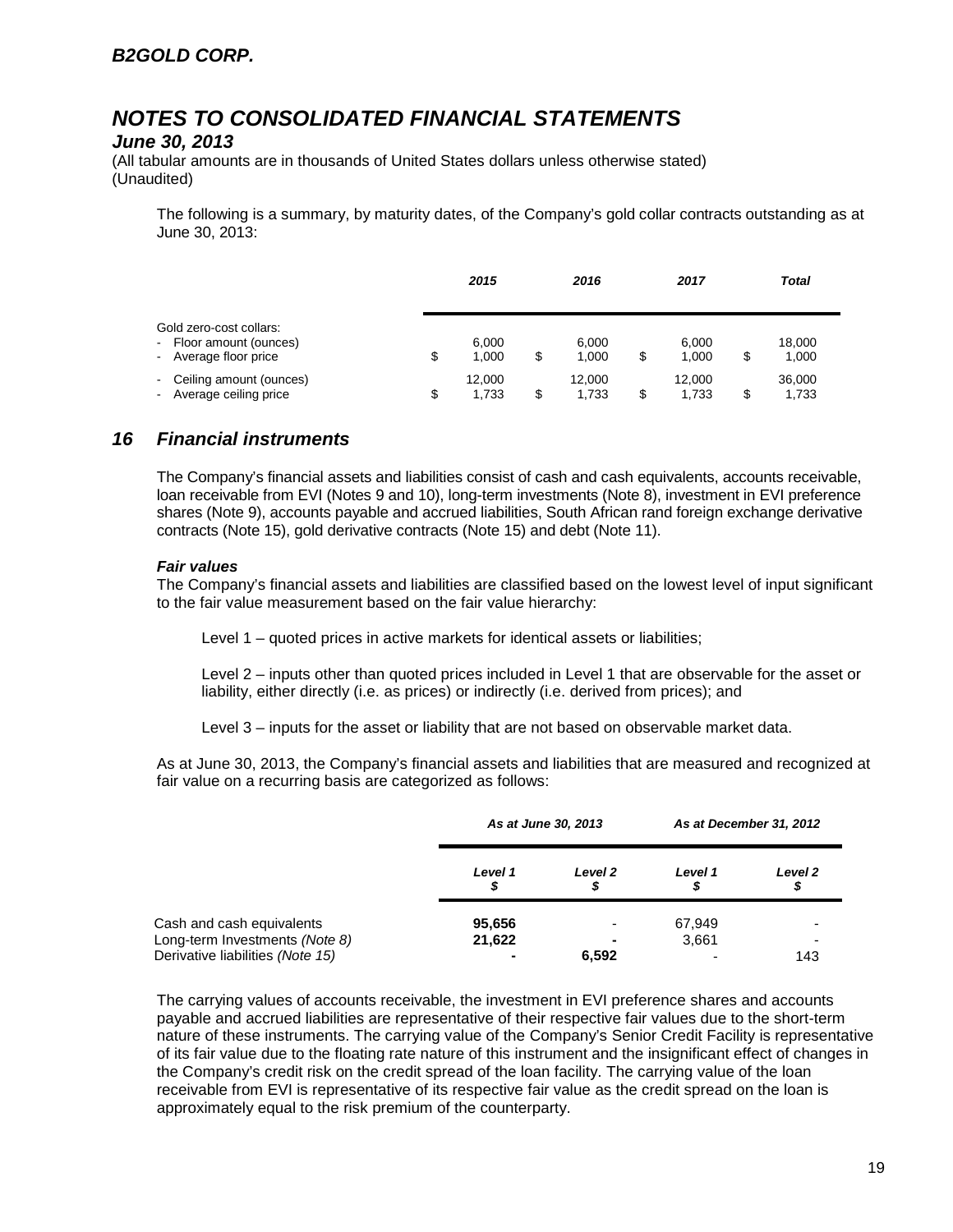### *June 30, 2013*

(All tabular amounts are in thousands of United States dollars unless otherwise stated) (Unaudited)

#### *Capital risk management*

The Company's objectives when managing its capital is to ensure it will be able to continue as a going concern while maximizing the return to shareholders. The selling price of gold, minimizing production costs and a successful exploration environment are key factors in helping the Company reach its capital risk management objectives. The capital structure of the Company includes shareholders' equity and debt.

#### *Credit risk*

As at June 30, 2013, the Company's maximum exposure to credit risk was the book value of cash and cash equivalents, accounts receivable, value added and other taxes receivables and the loan receivable from EVI. The Company limits its credit exposure on cash and cash equivalents by holding its deposits mainly with high credit quality financial institutions as determined by credit agencies.

#### *Liquidity risk*

As at June 30, 2013, the Company had cash and cash equivalents of \$95.7 million. Cash provided by operating activities before changes in non-cash working capital totalled \$31.5 million and \$76.7 million for the three and six months ended June 30, 2013, respectively. On April 16, 2013, the Company announced that it had closed a fully underwritten \$150 million Senior Credit Facility (Note 11).

As at June 30, 2013, the Company had the following significant commitments (in addition to those disclosed elsewhere in these financial statements):

- For the purchase of 0.4 million gallons of diesel over the next four years valued at an estimated \$1.7 million. The timing and amount of these costs will depend on diesel consumption but it is expected that the entire \$1.7 million will be incurred in 2013.
- For the purchase of \$9.3 million of equipment for the construction of the mill, crusher and processing tanks at the Otjikoto project in Namibia. The timing and amount of these costs will depend on delivery of the components but \$7.2 million is expected to be incurred in 2013 and the remaining \$2.1 million in the first half of 2014.
- For the purchase of \$1.9 million of civil works and equipment for the construction of mining camp at the Otjikoto project in Namibia. The timing and amount of these costs will depend on delivery of the components but it is expected that the entire \$1.9 million will be incurred in 2013.

### *Market risk*

Market risk includes currency and price risk.

The Company's operations in foreign countries are subject to currency fluctuations and such fluctuations may materially affect the Company's financial position and results. The Company reports its financial results in United States dollars and incurs expenses in United States dollars, Canadian dollars, Nicaraguan córdobas, Colombian pesos, Namibian dollars and Philippine pesos. As the exchange rates between the Canadian dollar, Colombian peso, Namibian dollar and Philippine pesos fluctuate against the United States dollar, the Company will experience foreign exchange gains and losses. The exchange rate between the córdoba and the United States dollar varies according to a pattern set by the Nicaraguan Central Bank. The córdoba has been annually devalued versus the United States dollar by means of a crawling peg mechanism which currently stands at approximately 5%. All of the Company's gold production activities are currently conducted in Nicaragua and the Philippines.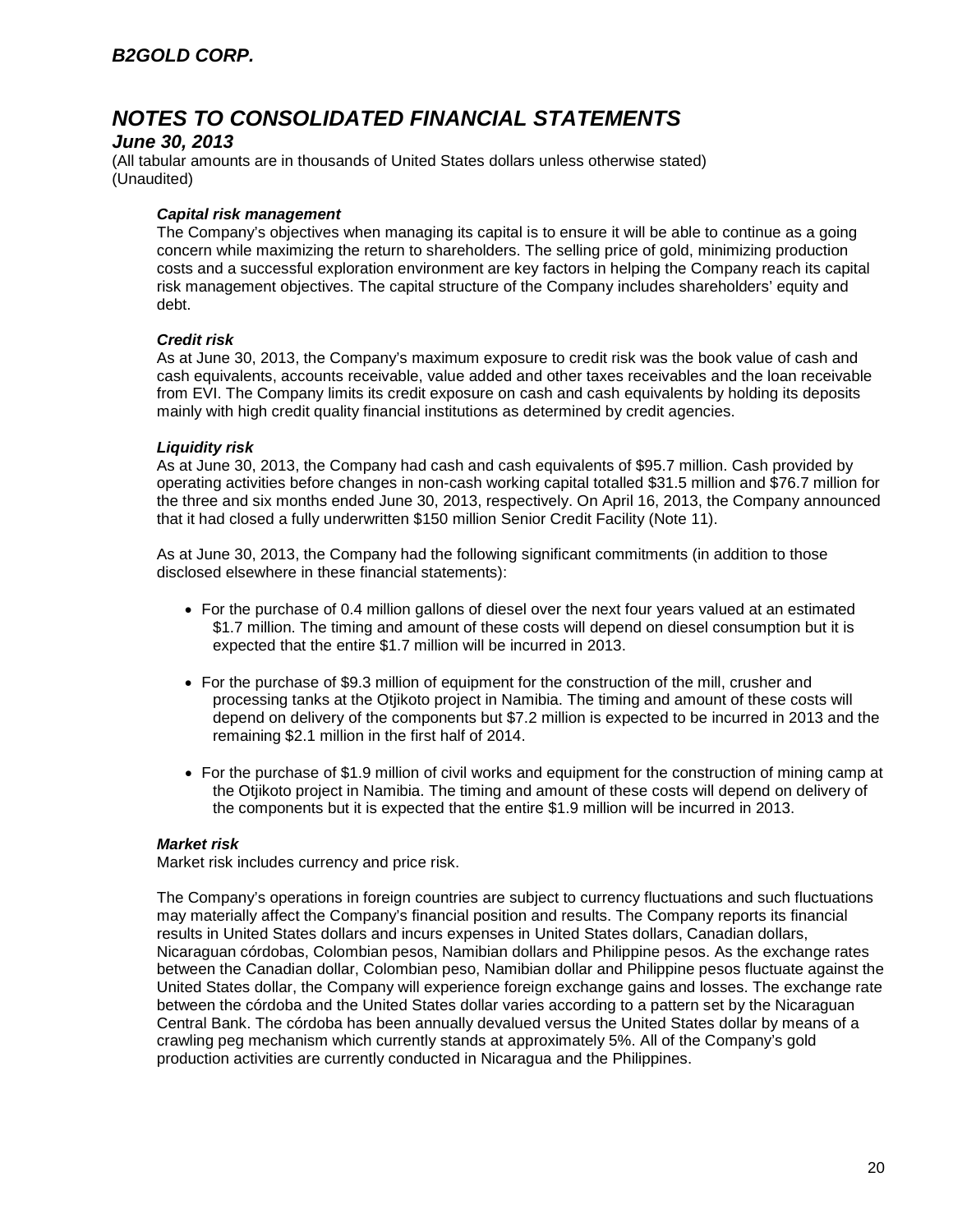### *June 30, 2013*

(All tabular amounts are in thousands of United States dollars unless otherwise stated) (Unaudited)

Starting in the second quarter of 2012, the Company entered into foreign currency contracts to manage its foreign currency exposure of forecasted expenditures denominated in Namibian dollars relating to the development of its Otjikoto project (Note 15). As the Namibian dollar is pegged to the South African rand, the Company enters into foreign currency contracts between the South African rand and the United States dollar due to their greater liquidity.

The Company also holds cash and cash equivalents that are denominated in non-United States dollar currencies which are subject to currency risk. As at June 30, 2013, \$82.1 million of the Company's \$95.7 million in cash and cash equivalents was held in United States dollars.

The Company's operations expose it to changes in the price of gold. A 5% increase/(decrease) in the price of gold would have resulted in an increase/(decrease) in earnings of approximately \$11.8 million for the six months ended June 30, 2013 based on gold revenue. The Company's earnings also could be affected by the prices of other commodities such as fuel and other consumable items, although to a lesser extent than by the price of gold. The prices of these commodities are affected by numerous factors beyond the Company's control.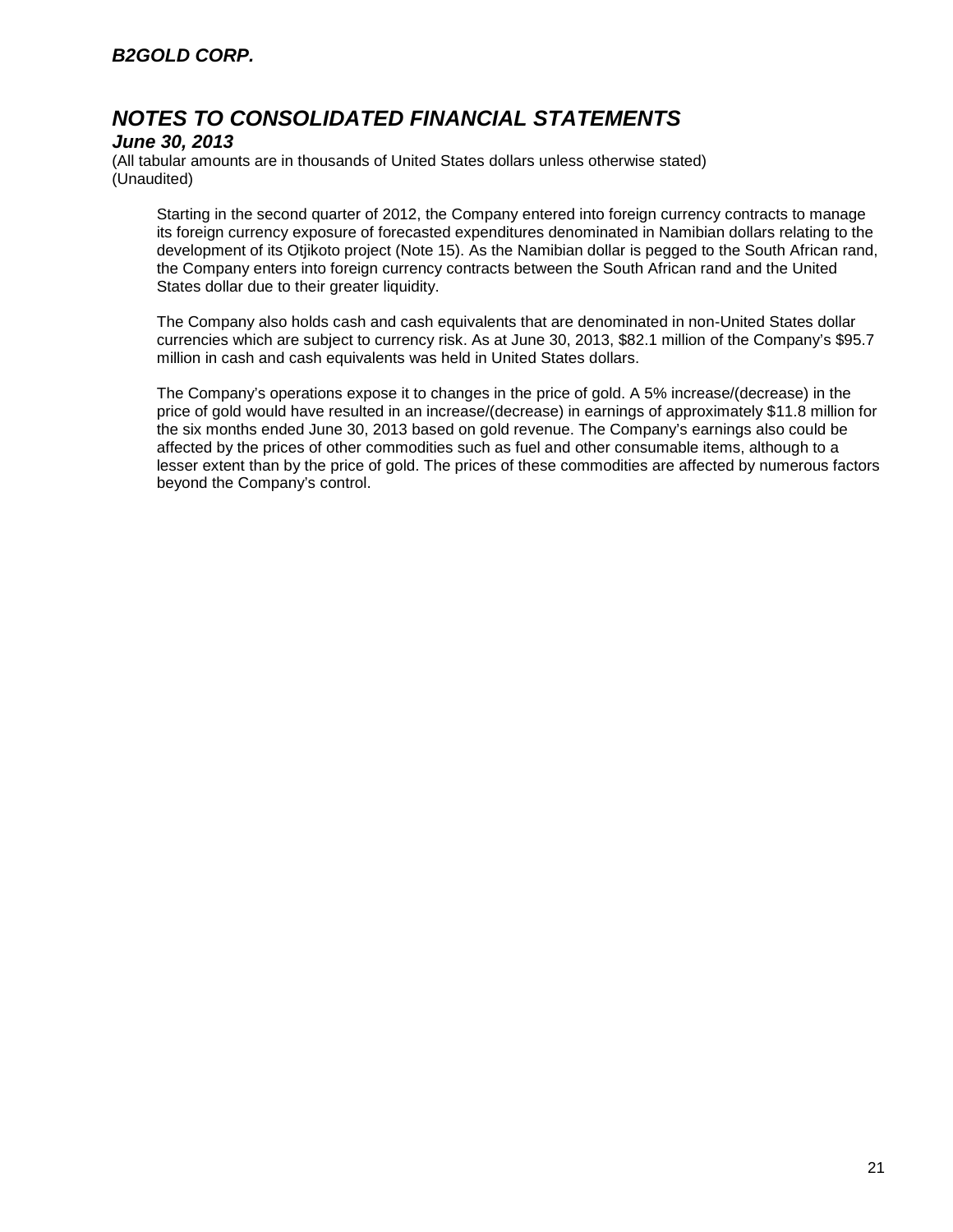### *June 30, 2013*

(All tabular amounts are in thousands of United States dollars unless otherwise stated) (Unaudited)

## *17 Supplementary cash flow information*

Supplementary disclosure of cash flow information is provided in the table below:

|                                                                                                   | For the three<br>months ended<br><b>June 30,</b><br>2013<br>\$ | For the three<br>months ended<br><b>June 30,</b><br>2012<br>\$ | For the six<br>months ended<br><b>June 30,</b><br>2013<br>\$ | For the six<br>months ended<br><b>June 30,</b><br>2012<br>\$ |
|---------------------------------------------------------------------------------------------------|----------------------------------------------------------------|----------------------------------------------------------------|--------------------------------------------------------------|--------------------------------------------------------------|
| Non-cash investing and financing activities:                                                      |                                                                |                                                                |                                                              |                                                              |
| Common shares issued for CGA acquisition<br>(Note 6)<br>Common shares issued to EVI on assignment |                                                                |                                                                | 984,870                                                      |                                                              |
| of its right to acquire an additional 5%<br>interest in the Otjikoto property (Note 9)            | 1,000                                                          |                                                                | 1,000                                                        |                                                              |
| Share-based compensation, capitalized to<br>resource property interests                           | 1,067                                                          | 1.188                                                          | 2,473                                                        | 2.459                                                        |
| Mining equipment purchased under<br>equipment loan (Note 11)                                      |                                                                |                                                                | 3,271                                                        |                                                              |
| Accounts payable and accrued liabilities<br>relating to resource property expenditures            | 6,486                                                          | (954)                                                          | 7.809                                                        | 487                                                          |

## *18 Compensation of key management*

Key management includes the Company's directors, members of the Executive Committee and members of Senior Management. Compensation to key management included:

|                                           | For the three<br>months ended<br><b>June 30,</b><br>2013<br>\$ | For the three<br>months ended<br><b>June 30,</b><br>2012 | For the six<br>months ended<br><b>June 30,</b><br>2013<br>\$ | For the six<br>months ended<br><b>June 30,</b><br>2012<br>\$ |
|-------------------------------------------|----------------------------------------------------------------|----------------------------------------------------------|--------------------------------------------------------------|--------------------------------------------------------------|
| Salaries and short-term employee benefits | 3.963                                                          | 778                                                      | 4.712                                                        | 1.428                                                        |
| Share-based payments                      | 2.721                                                          | 4,267                                                    | 3,661                                                        | 4,638                                                        |

Salaries and short-term employee benefits was higher than the 2012 comparative periods due to cash bonuses paid to senior management in April 2013.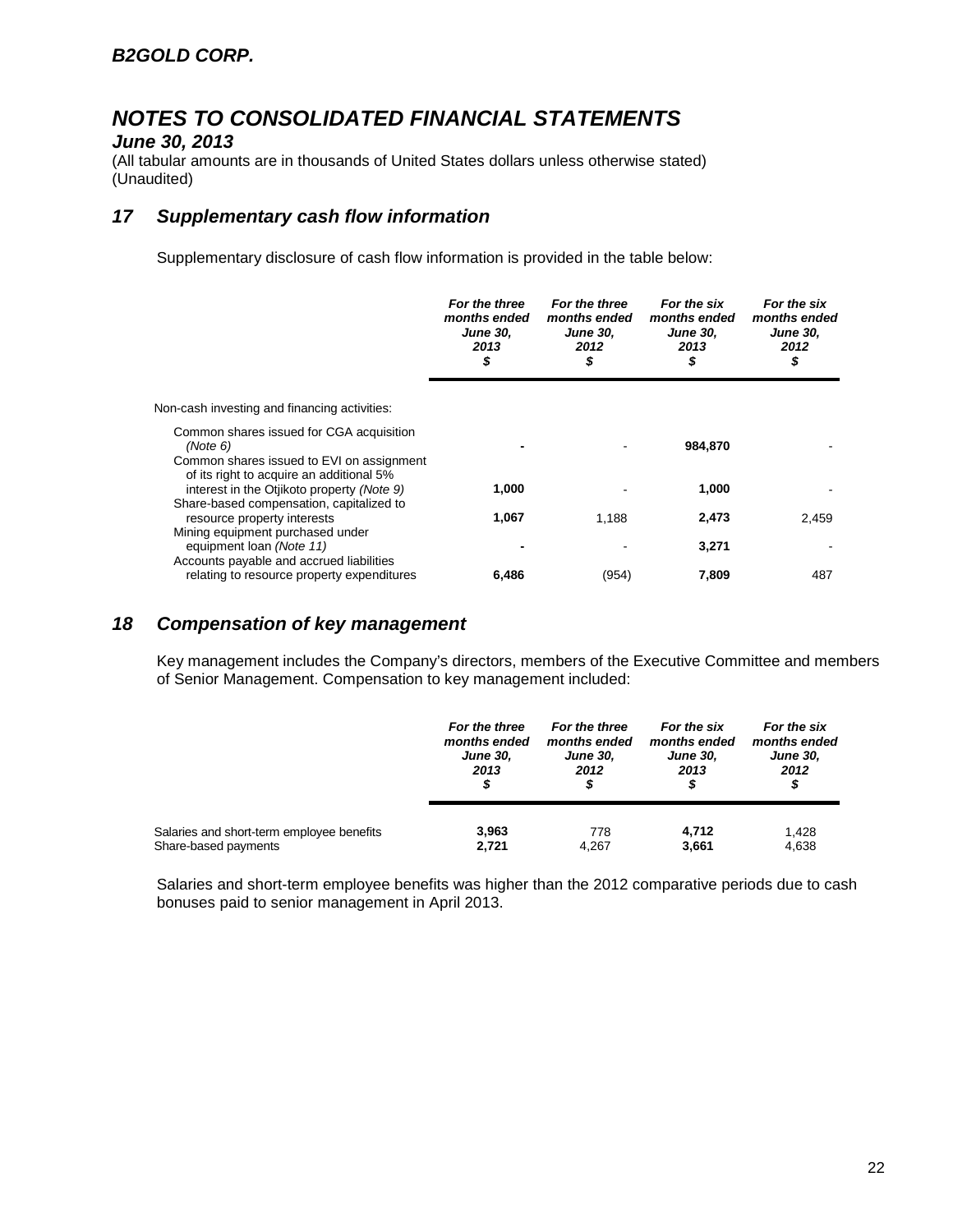### *June 30, 2013*

(All tabular amounts are in thousands of United States dollars unless otherwise stated) (Unaudited)

## *19 Segmented information*

The Company's reportable segments for the three and six months ended June 30, 2013 and 2012 are summarized in the following tables.

|                                                                                         | Limon<br><b>Mine</b><br>\$ | Libertad<br><b>Mine</b><br>\$ | <b>Masbate</b><br><b>Mine</b><br>\$ | <b>Otjikoto</b><br><b>Project</b><br>S | Gramalote<br><b>Project</b><br>\$ | <b>Other</b><br><b>Mineral</b><br><b>Properties</b><br>\$ | Corporate<br>& Other<br>\$ | Total<br>\$ |
|-----------------------------------------------------------------------------------------|----------------------------|-------------------------------|-------------------------------------|----------------------------------------|-----------------------------------|-----------------------------------------------------------|----------------------------|-------------|
| Gold revenue                                                                            | 19,983                     | 39,589                        | 63,063                              |                                        |                                   |                                                           | ۰                          | 122,635     |
| <b>Production costs</b>                                                                 | 9,659                      | 19,056                        | 34,713                              |                                        |                                   |                                                           | $\overline{\phantom{a}}$   | 63,428      |
| Cost of sales $-$<br>inventory fair value<br>adjustments on CGA<br>acquisition (Note 6) |                            |                               | 515                                 |                                        |                                   |                                                           |                            | 515         |
| Depreciation &<br>depletion                                                             | 4,095                      | 5,511                         | 9,300                               |                                        |                                   |                                                           | 46                         | 18,952      |
| Net income (loss)                                                                       | 3,653                      | 6,650                         | (1, 407)                            |                                        |                                   | (142)                                                     | 24,317                     | 33,071      |
| Capital expenditures                                                                    | 5,518                      | 13,493                        | 8,099                               | 60,256                                 | 17,708                            | 1,653                                                     | 38                         | 106,765     |

#### *For the three months ended June 30, 2013*

#### *For the three months ended June 30, 2012*

|                             | Limon<br><b>Mine</b><br>\$ | Libertad<br><b>Mine</b><br>\$ | <b>Masbate</b><br><b>Mine</b><br>\$ | <b>Otjikoto</b><br>Project | Gramalote<br><b>Project</b> | <b>Other</b><br><b>Mineral</b><br><b>Properties</b><br>\$ | Corporate<br>& Other<br>\$ | <b>Total</b><br>\$ |
|-----------------------------|----------------------------|-------------------------------|-------------------------------------|----------------------------|-----------------------------|-----------------------------------------------------------|----------------------------|--------------------|
| Gold revenue                | 17.275                     | 40,055                        |                                     | -                          |                             |                                                           | ۰                          | 57,330             |
| <b>Production costs</b>     | 8,253                      | 12,498                        |                                     | -                          |                             |                                                           | ٠                          | 20,751             |
| Depreciation &<br>depletion | 2,230                      | 5,206                         | $\blacksquare$                      |                            |                             | $\blacksquare$                                            | 40                         | 7,476              |
| Net income (loss)           | 2,898                      | 19,070                        |                                     | $\blacksquare$             |                             | 16                                                        | (10,047)                   | 11,937             |
| Capital expenditures        | 4.934                      | 15,609                        |                                     | 5,131                      | 5,205                       | 4,393                                                     | 13                         | 35,285             |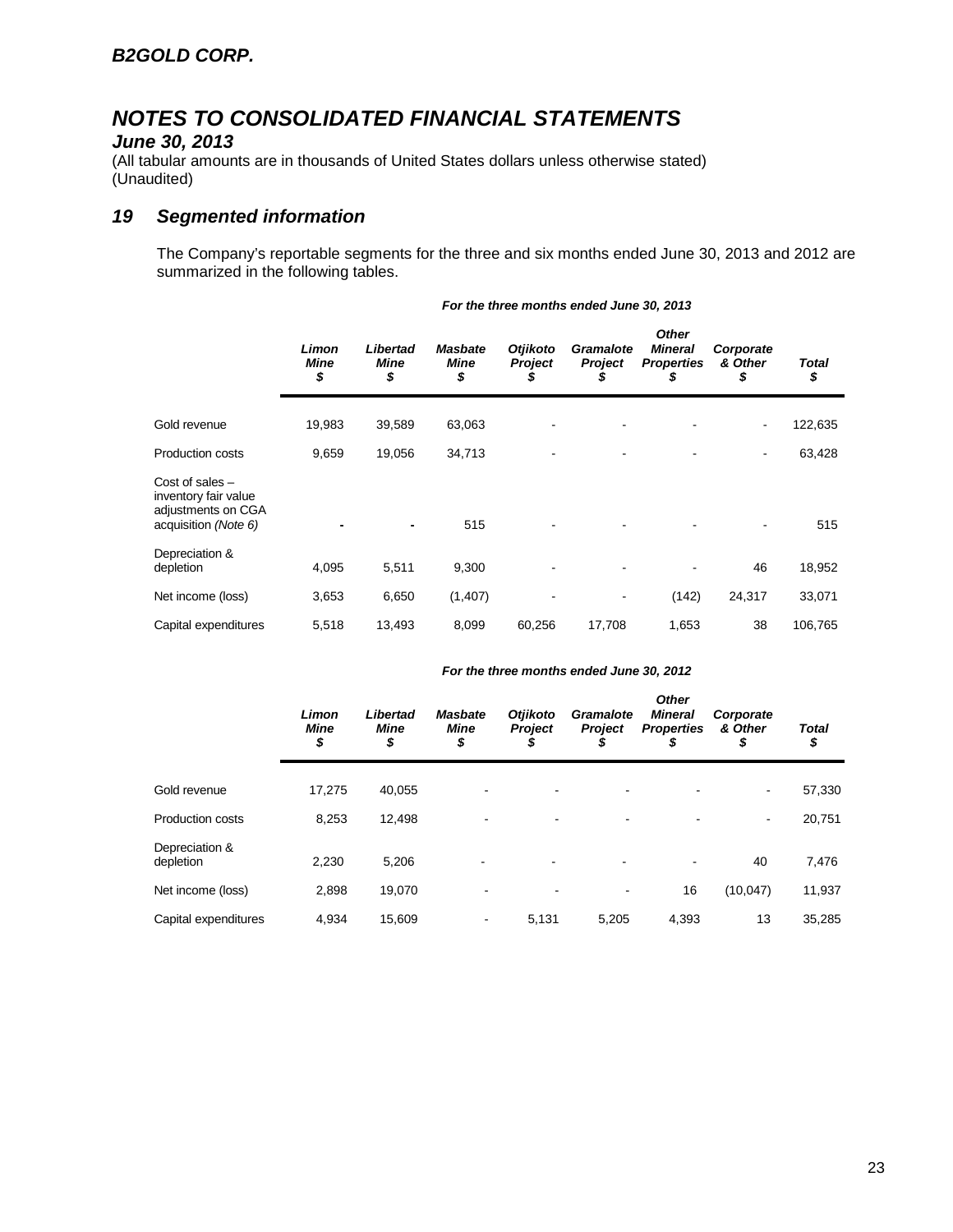#### *June 30, 2013*

(All tabular amounts are in thousands of United States dollars unless otherwise stated) (Unaudited)

|                                                                                         | Limon<br><b>Mine</b><br>\$ | Libertad<br>Mine<br>\$ | <b>Masbate</b><br><b>Mine</b><br>\$ | <b>Otjikoto</b><br><b>Project</b><br>y, | Gramalote<br>Project<br>5 | <b>Other</b><br><b>Mineral</b><br><b>Properties</b><br>\$ | Corporate<br>& Other<br>\$ | Total<br>\$ |
|-----------------------------------------------------------------------------------------|----------------------------|------------------------|-------------------------------------|-----------------------------------------|---------------------------|-----------------------------------------------------------|----------------------------|-------------|
| Gold revenue                                                                            | 44,888                     | 82,996                 | 149,604                             |                                         |                           |                                                           | $\overline{\phantom{a}}$   | 277,488     |
| <b>Production costs</b>                                                                 | 20,117                     | 36,190                 | 77,466                              |                                         |                           |                                                           | $\overline{\phantom{a}}$   | 133,773     |
| Cost of sales $-$<br>inventory fair value<br>adjustments on CGA<br>acquisition (Note 6) |                            | ۰                      | 32,869                              |                                         |                           |                                                           | $\overline{\phantom{a}}$   | 32,869      |
| Depreciation &<br>depletion                                                             | 7,761                      | 11,672                 | 13,704                              |                                         |                           |                                                           | 88                         | 33,225      |
| Net income (loss)                                                                       | 8,144                      | 19,632                 | 1,838                               |                                         |                           | (273)                                                     | 3,793                      | 33,134      |
| Capital expenditures                                                                    | 10,393                     | 22,952                 | 14,330                              | 69,736                                  | 32,545                    | 3,428                                                     | 279                        | 153,663     |

#### *For the six months ended June 30, 2013*

|  | For the six months ended June 30, 2012 |
|--|----------------------------------------|
|--|----------------------------------------|

|                             | Limon<br><b>Mine</b><br>\$ | Libertad<br>Mine<br>\$ | <b>Masbate</b><br><b>Mine</b><br>\$ | <b>Otjikoto</b><br><b>Project</b><br>D | <b>Gramalote</b><br><b>Project</b> | <b>Other</b><br><b>Mineral</b><br><b>Properties</b><br>\$ | Corporate<br>& Other<br>\$ | <b>Total</b><br>\$ |
|-----------------------------|----------------------------|------------------------|-------------------------------------|----------------------------------------|------------------------------------|-----------------------------------------------------------|----------------------------|--------------------|
| Gold revenue                | 37,105                     | 84,098                 |                                     |                                        | -                                  |                                                           | $\overline{\phantom{a}}$   | 121,203            |
| Production costs            | 17.264                     | 25,823                 |                                     |                                        |                                    |                                                           | $\overline{\phantom{a}}$   | 43,087             |
| Depreciation &<br>depletion | 4,376                      | 9,678                  |                                     |                                        |                                    |                                                           | 81                         | 14,135             |
| Net income (loss)           | 7,441                      | 34,678                 |                                     |                                        | $\blacksquare$                     | (63)                                                      | (15, 573)                  | 26,483             |
| Capital expenditures        | 13.880                     | 26,692                 | ٠                                   | 12.243                                 | 8.844                              | 7.144                                                     | 37                         | 68,840             |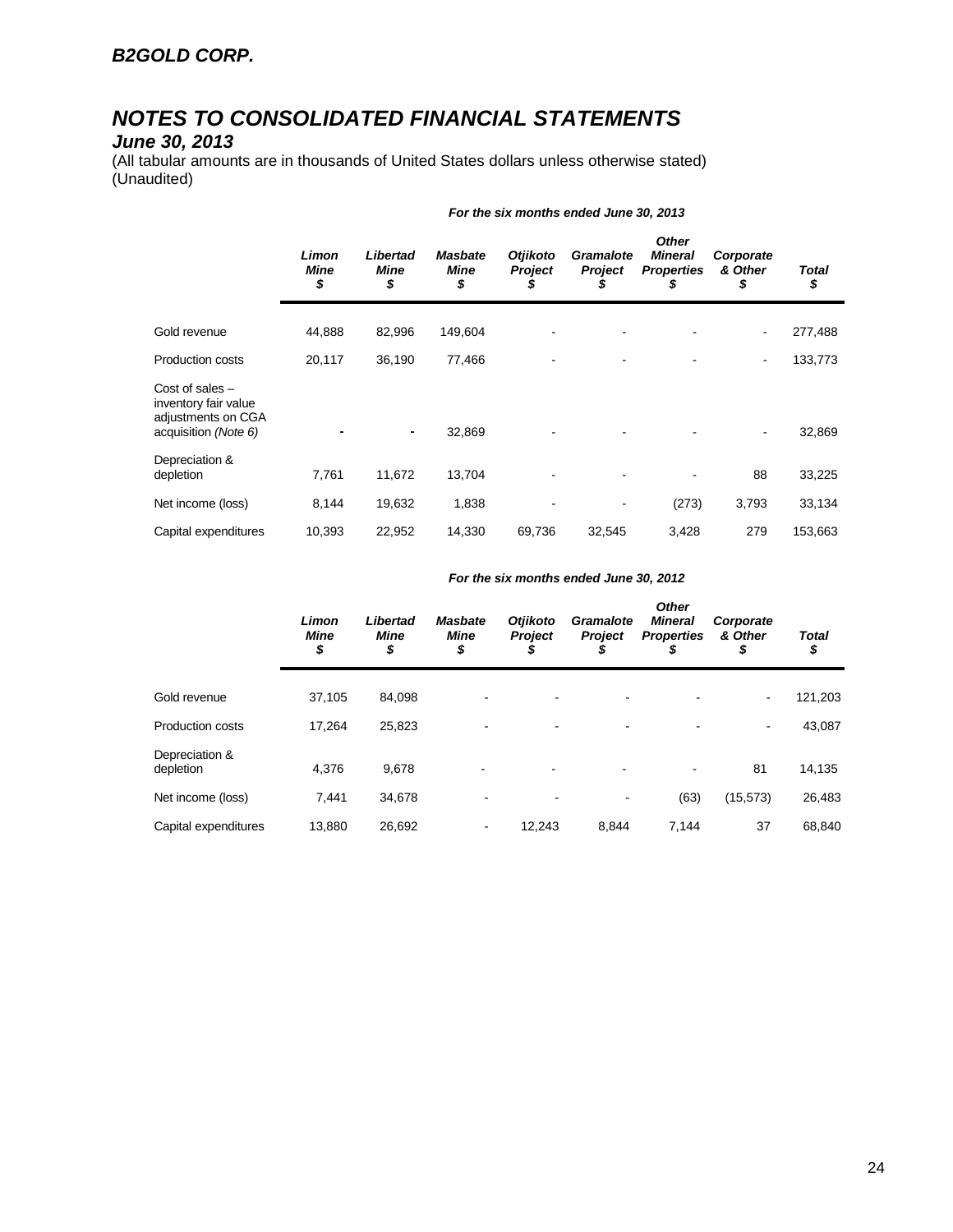*June 30, 2013*

(All tabular amounts are in thousands of United States dollars unless otherwise stated) (Unaudited)

The Company's mining interests are located in the following geographical locations.

|                  | As at<br><b>June 30,</b><br>2013<br>\$ | As at<br>December 31,<br>2012<br>\$ |
|------------------|----------------------------------------|-------------------------------------|
| Mining interests |                                        |                                     |
| Philippines      | 932,540                                |                                     |
| Nicaragua        | 293,069                                | 274,091                             |
| Namibia          | 174,364                                | 118,798                             |
| Colombia         | 162,664                                | 129,538                             |
| Uruguay          | 9,375                                  | 9,051                               |
| Costa Rica       | 2,604                                  | 2,601                               |
| Canada           | 833                                    | 645                                 |
|                  | 1,575,449                              | 534,724                             |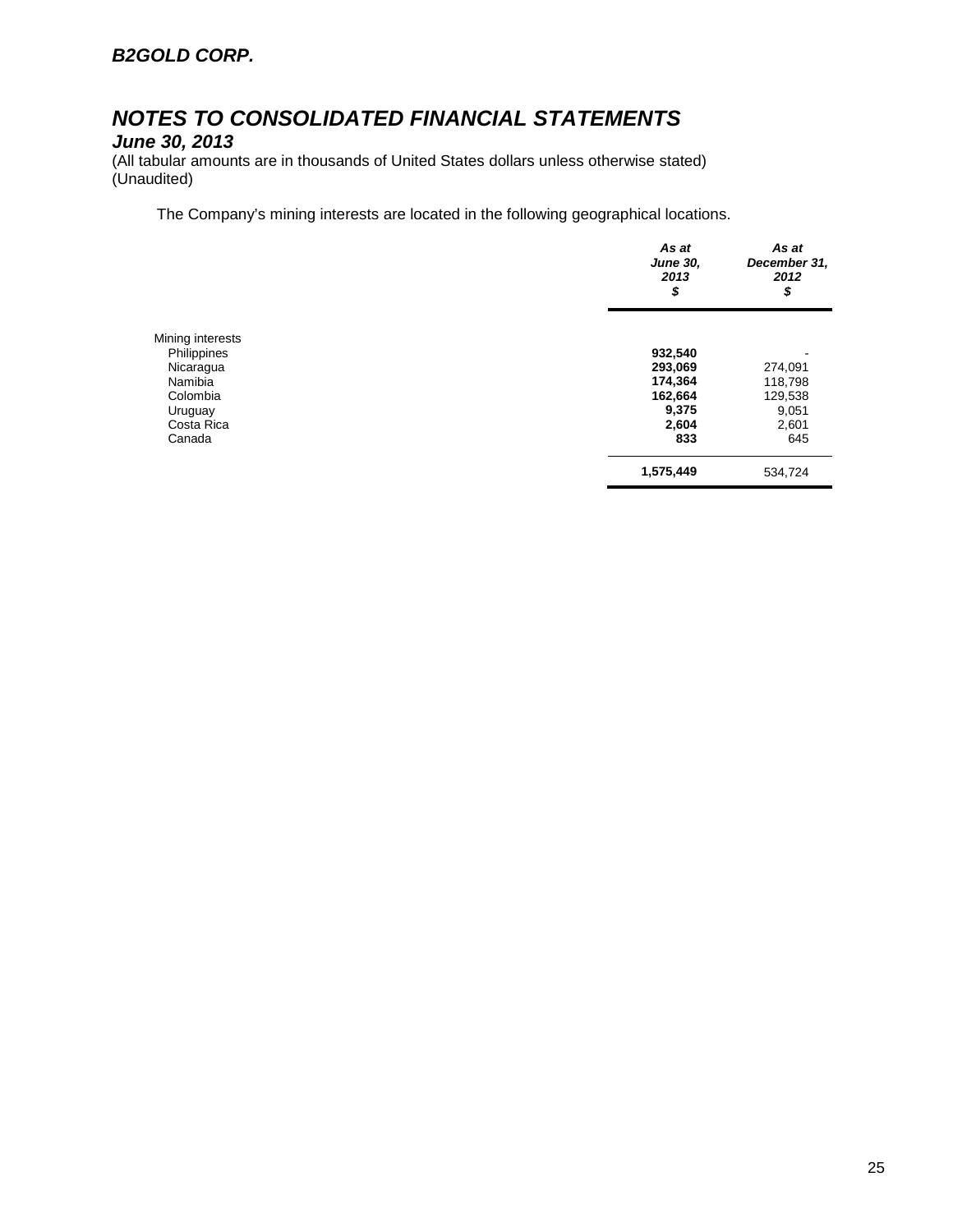# *MINING INTERESTS SCHEDULE (NOTE 20)*

*For the six months ended June 30, 2013* 

**(All tabular amounts are in thousands of United States dollars) (Unaudited)**

|                                                  | Cost                                          |                  |                          |                                          | <b>Accumulated depreciation</b>        |                                               |                     |                          | Net carrying value                     |                        |                        |
|--------------------------------------------------|-----------------------------------------------|------------------|--------------------------|------------------------------------------|----------------------------------------|-----------------------------------------------|---------------------|--------------------------|----------------------------------------|------------------------|------------------------|
|                                                  | <b>Opening</b><br>balance at<br>Dec. 31, 2012 | <b>Additions</b> | Disposals/<br>write-offs | Cumulative<br>translation<br>adjustments | Closing<br>balance at<br>June 30, 2013 | <b>Opening</b><br>balance at<br>Dec. 31, 2012 | <b>Depreciation</b> | Disposals/<br>write-offs | Closing<br>balance at<br>June 30, 2013 | As at<br>June 30, 2013 | As at<br>Dec. 31, 2012 |
|                                                  | \$                                            | \$               | \$                       | \$                                       | \$                                     | \$                                            | \$                  | \$                       | \$                                     | \$                     | \$                     |
| Property, plant & equipment                      |                                               |                  |                          |                                          |                                        |                                               |                     |                          |                                        |                        |                        |
| <b>Masbate Mine</b>                              | $\blacksquare$                                | 543,003          |                          |                                          | 543,003                                | ÷,                                            | (16, 201)           |                          | (16, 201)                              | 526,802                |                        |
| Masbate undeveloped mineral<br>interests         | $\overline{\phantom{a}}$                      | 389,673          |                          |                                          | 389,673                                | ÷,                                            |                     |                          | ÷,                                     | 389,673                |                        |
| Libertad (including Jabali)                      | 215,941                                       | 26,477           |                          |                                          | 242,418                                | (51, 673)                                     | (12, 410)           |                          | (64,083)                               | 178,335                | 164,268                |
| Limon                                            | 105,727                                       | 10,473           |                          |                                          | 116,200                                | (27, 349)                                     | (7, 465)            |                          | (34, 814)                              | 81,386                 | 78,378                 |
|                                                  | 321,668                                       | 969,626          |                          | ÷<br>$\overline{\phantom{a}}$            | 1,291,294                              | (79, 022)                                     | (36,076)            |                          | (115,098)                              | 1,176,196              | 242,646                |
| Mineral properties "exploration &<br>evaluation" |                                               |                  |                          |                                          |                                        |                                               |                     |                          |                                        |                        |                        |
| Otjikoto                                         | 118,798                                       | 78,023           |                          | (22, 457)<br>$\overline{\phantom{a}}$    | 174,364                                |                                               |                     |                          |                                        | 174,364                | 118,798                |
| Mocoa                                            | 27,539                                        | 486              |                          |                                          | 28,025                                 |                                               |                     |                          |                                        | 28,025                 | 27,539                 |
| Trebol & Pavon                                   | 24,333                                        | 1,062            |                          |                                          | 25,395                                 |                                               |                     |                          |                                        | 25,395                 | 24,333                 |
| Pajo                                             | $\sim$                                        | 16,065           |                          |                                          | 16,065                                 |                                               |                     |                          |                                        | 16,065                 |                        |
| Cebollati                                        | 9,051                                         | 324              |                          |                                          | 9,375                                  |                                               |                     |                          |                                        | 9,375                  | 9,051                  |
| Calibre                                          | 7,112                                         | 841              |                          | $\overline{\phantom{a}}$                 | 7,953                                  |                                               |                     |                          | ÷                                      | 7,953                  | 7,112                  |
|                                                  | 186,833                                       | 96,801           |                          | (22, 457)<br>$\sim$                      | 261,177                                |                                               |                     |                          | ÷,                                     | 261,177                | 186,833                |
| Corporate & other                                |                                               |                  |                          |                                          |                                        |                                               |                     |                          |                                        |                        |                        |
| Bellavista                                       | 2,601                                         | 3                |                          |                                          | 2,604                                  |                                               |                     |                          | $\overline{\phantom{a}}$               | 2,604                  | 2,601                  |
| Office, furniture & equipment                    | 1,173                                         | 276              |                          |                                          | 1,449<br>$\overline{\phantom{a}}$      | (528)                                         | (88)                |                          | (616)                                  | 833                    | 645                    |
|                                                  | 3,774                                         | 279              |                          |                                          | 4,053<br>$\blacksquare$                | (528)                                         | (88)                |                          | (616)<br>$\overline{\phantom{a}}$      | 3,437                  | 3,246                  |
| Investments (incorporated joint<br>ventures)     |                                               |                  |                          |                                          |                                        |                                               |                     |                          |                                        |                        |                        |
| Gramalote                                        | 100,798                                       | 32,640           |                          |                                          | 133,438                                |                                               |                     |                          |                                        | 133,438                | 100,798                |
| Quebradona                                       | 1,201                                         | ÷                |                          |                                          | 1,201                                  |                                               |                     |                          | $\overline{\phantom{a}}$               | 1,201                  | 1,201                  |
|                                                  | 101,999                                       | 32,640           | $\overline{\phantom{a}}$ | $\overline{\phantom{a}}$                 | 134,639                                |                                               | ÷,                  |                          | $\blacksquare$                         | 134,639                | 101,999                |
|                                                  | 614,274                                       | 1,099,346        |                          | (22, 457)<br>$\overline{\phantom{a}}$    | 1,691,163                              | (79, 550)                                     | (36, 164)           |                          | (115, 714)<br>$\overline{\phantom{a}}$ | 1,575,449              | 534,724                |